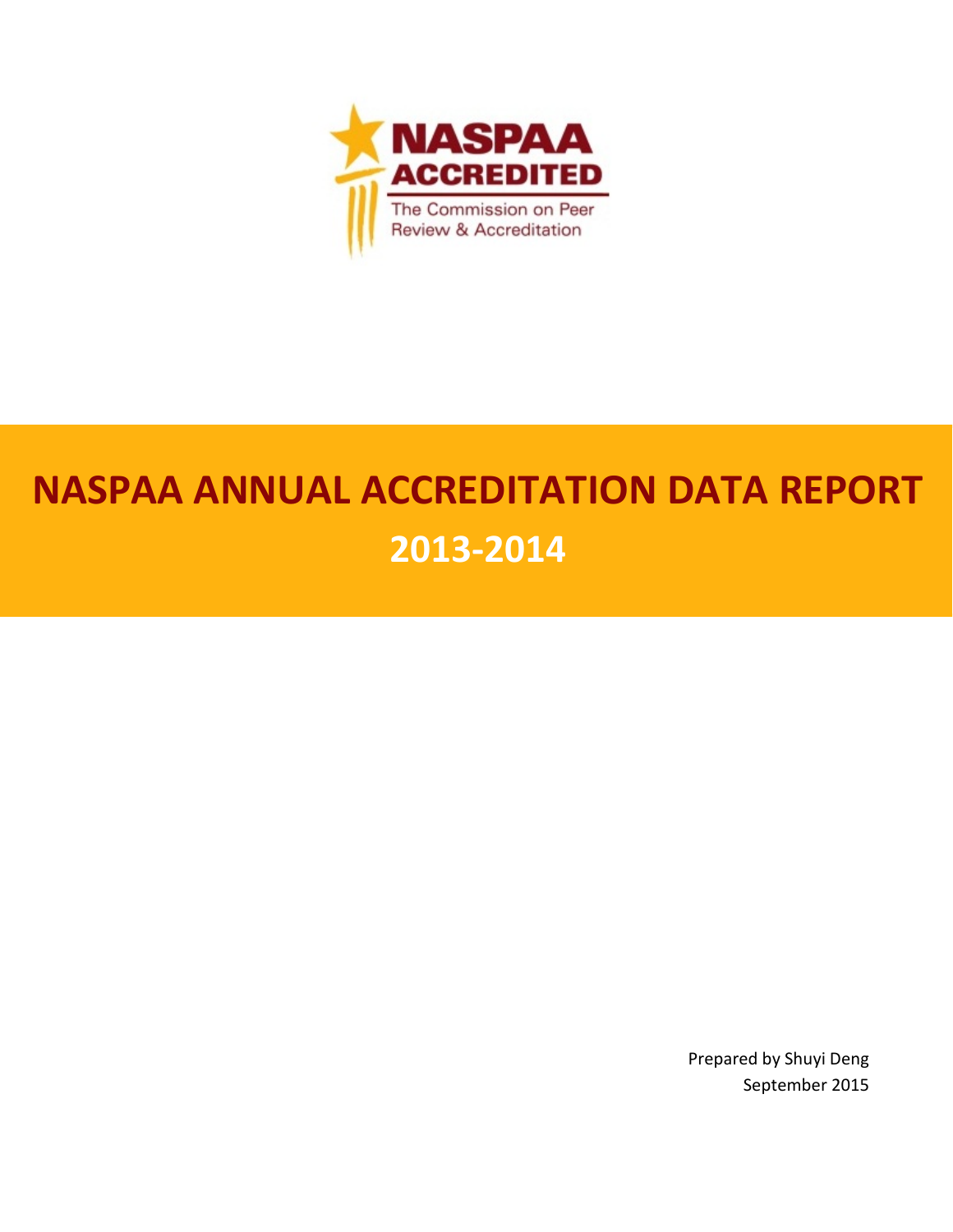## **Table of Contents**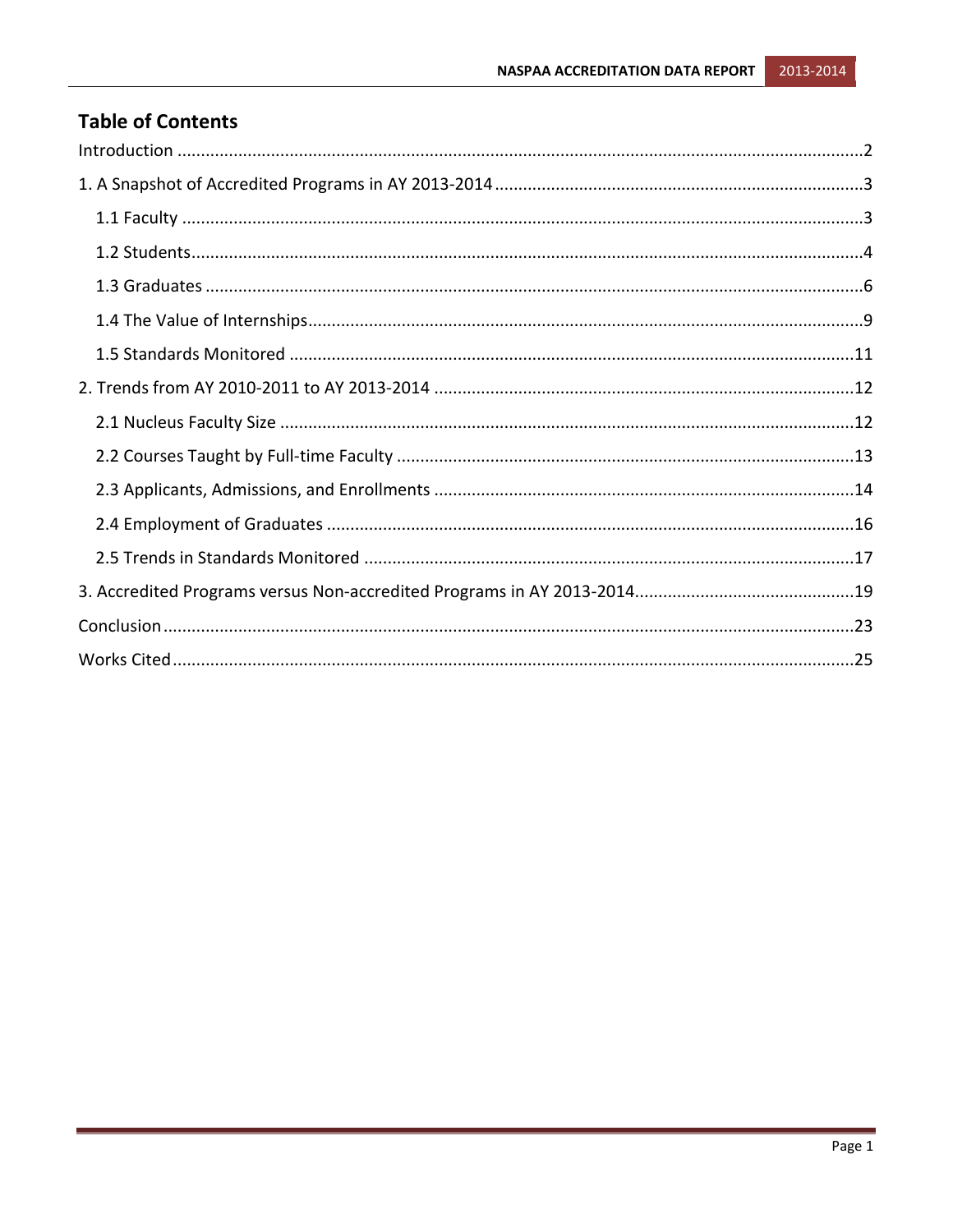#### <span id="page-2-0"></span>**Introduction**

The Network of Schools of Public Policy, Affairs, and Administration (NASPAA) is the global standard in public service education. To ensure excellence in education and training for public service, NASPAA operates a mission-and outcomes-based accreditation process that is driven by public service values<sup>[1](#page-2-1)</sup>. Accredited programs must establish observable goals and outcomes, collect data on program performance, and use information about their performance to guide program improvement.

Since 2010, NASPAA has collected data on key outputs and outcomes of master's degree programs of public service education to track the development in the field, producing annual reports to present and analyze the aggregated data. This report is the fourth annual data report on NASPAA Accredited Programs. It includes three sections: A Snapshot of Accredited Programs in Academic Year (AY hereafter) 2013-2014, Trends from AY 2010- 2011 to AY 2013-2014, and Accredited Programs versus Non-Accredited Programs in AY 2013-2014. Data in this report are provided by programs and collected by NASPAA from self-study reports, accreditation maintenance reports, and annual program surveys.

Key findings of this report include the following:

- In AY 2013-2014, more than half of accredited programs reported less than a 1 percent unemployment rate.
- In the past four years, employment of graduates from accredited programs in government has decreased, while employment in the private sector has increased.
- In AY 2013-2014 accredited programs, as compared to non-accredited programs, employ more instructional faculty on average and a more diverse student body overall, place more graduates in government, and award fewer degrees.
- In AY 2013-2014, programs that required internship credit of students showed lower unemployment rates.
- In all years, students in accredited programs are taught by an adequate faculty nucleus.
- In all years, the admission and enrollment rates of accredited programs remained consistent at 65 percent and 60 percent, respectively.
- COPRA's annual review of the annual accreditation maintenance report improves overall compliance of accredited programs.

<span id="page-2-1"></span> $1$  "Public service values are important and enduring beliefs, ideals and principles shared by members of a community about what is good and desirable and what is not……NASPAA expects an accreditable program to define the boundaries of the public service values it emphasizes, be they procedural or substantive, as the basis for distinguishing itself from other professional degree programs." NASPAA. (2014, May 21). *Self Study Instructions.* Retrieved June 16, 2015, from NASPAA Accreditation: https://naspaaaccreditation.files.wordpress.com/2014/05/ssi-instructions-2014-update-final.pdf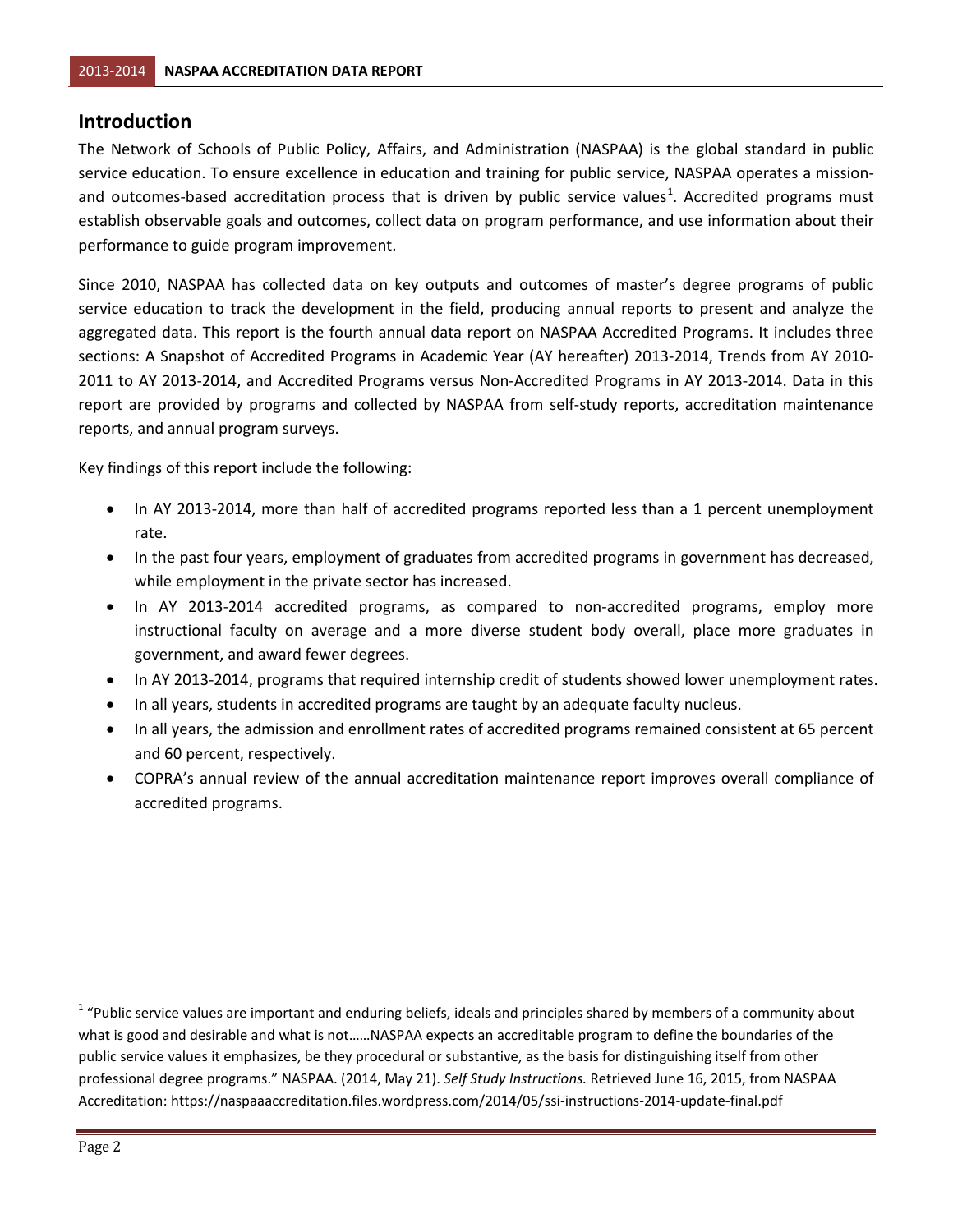## <span id="page-3-0"></span>**1. A Snapshot of Accredited Programs in AY 2013-2014**

This section presents and analyzes aggregated data on faculty, students, graduates, and program monitoring on NASPAA Standards of the 185 accredited programs and 7 programs seeking accreditation in AY 2013-2014.

## <span id="page-3-1"></span>**1.1 Faculty**

Nearly half of accredited programs reported 6-10 nucleus faculty members. NASPAA Accreditation Standard (Standard hereafter) 2 -- Matching Governance with Mission requires of programs a transparent, identifiable and effective governance system, appropriate to its stated mission. Because faculty members have deep knowledge of their program and a commitment to participatory processes, they should play a significant role in the governance and execution of the program. For this rationale, accredited programs must demonstrate that they have "an adequate faculty nucleus—at least 5 full-time faculty members or their equivalent – that will exercise substantial determining influence for the governance and implementation of the program."<sup>[2](#page-3-2)</sup> Chart 1 shows the distribution of nucleus faculty size of 191 programs that have provided data. Programs are grouped according to their reported nucleus faculty size. 93 out of 191 programs, or 49 percent of programs, fall in the group of 6-10 nucleus faculty members. The majority of accredited programs meet the minimum of 5 nucleus faculty members required by NASPAA.



<span id="page-3-2"></span> <sup>2</sup> NASPAA. (2014, May 21). *Self Study Instructions* (Page 12)*.* Retrieved June 16, 2015, from NASPAA Accreditation: https://naspaaaccreditation.files.wordpress.com/2014/05/ssi-instructions-2014-update-final.pdf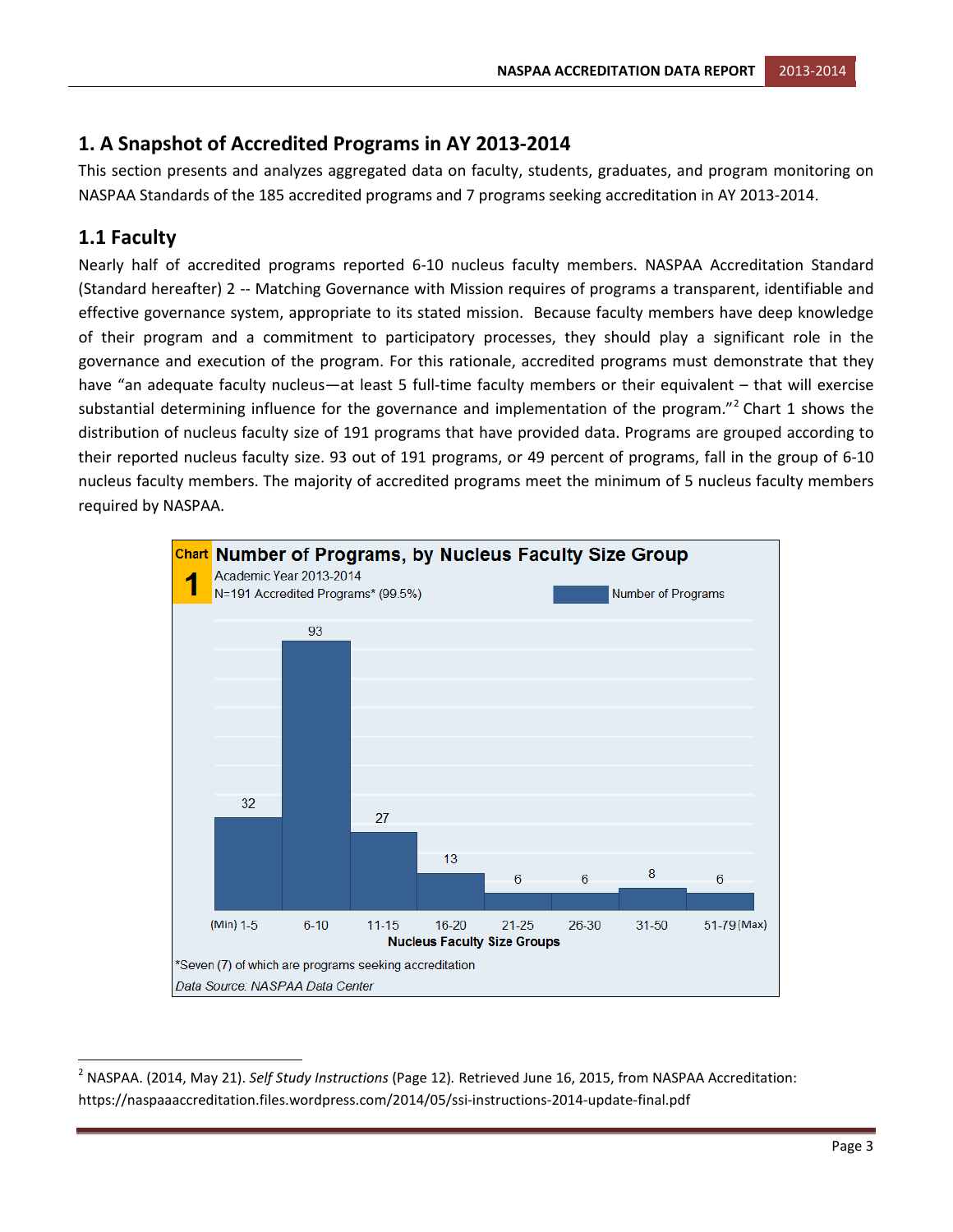Most accredited programs ensure at least 50 percent of courses are taught by full-time faculty. The Commission on Peer Review and Accreditation (COPRA) also accepts as evidence that students are being taught by an adequate faculty nucleus who are engaged in the implementation of the program if at least 50 percent of all courses are taught by full-time faculty and at least 50 percent of the courses delivering required competencies are taught by qualified nucleus faculty members employed by the institution<sup>[3](#page-4-1)</sup>. Chart 2 shows the percentage of courses taught by full-time faculty of 191 programs that have provided data. Programs are grouped according to their reported percentage of courses taught by full-time faculty. For all courses, 184 out of 191 programs, or 96 percent of programs, have 50 percent or more of all courses taught by full-time faculty. As for required courses, the number is 186 out of 191 programs, or 97 percent of programs. The chart also shows that 82 programs, or 43 percent of the 191 programs, have at least 90 percent of required courses taught by full-time faculty. Students in NASPAA accredited programs are being taught by an adequate faculty nucleus, generally speaking.



## <span id="page-4-0"></span>**1.2 Students**

The overall admission rate of accredited programs is 66 percent and the overall enrollment rate is 61 percent. Standard 4.1 and Standard 4.2 require programs to have student recruitment and admission practices appropriate for their missions. To ensure all accredited programs are effectively recruiting students, programs are asked to report data of applicants, admissions, and enrollments, annually. Chart 3 shows the total number of applicants, admissions, and enrollments of the 191 programs that have provided data, with the in-chart tables detailing the averages and medians, as well as admission and enrollment rates. In AY 2013-2014, accredited programs received 29,783 total student applicants. Of those, 19,707 were admitted, making an overall admission rate of 66 Percent.

<span id="page-4-1"></span> <sup>3</sup> NASPAA. (2014, May 21). *Self Study Instructions* (Page 5)*.* Retrieved June 16, 2015, from NASPAA Accreditation: https://naspaaaccreditation.files.wordpress.com/2014/05/ssi-instructions-2014-update-final.pdf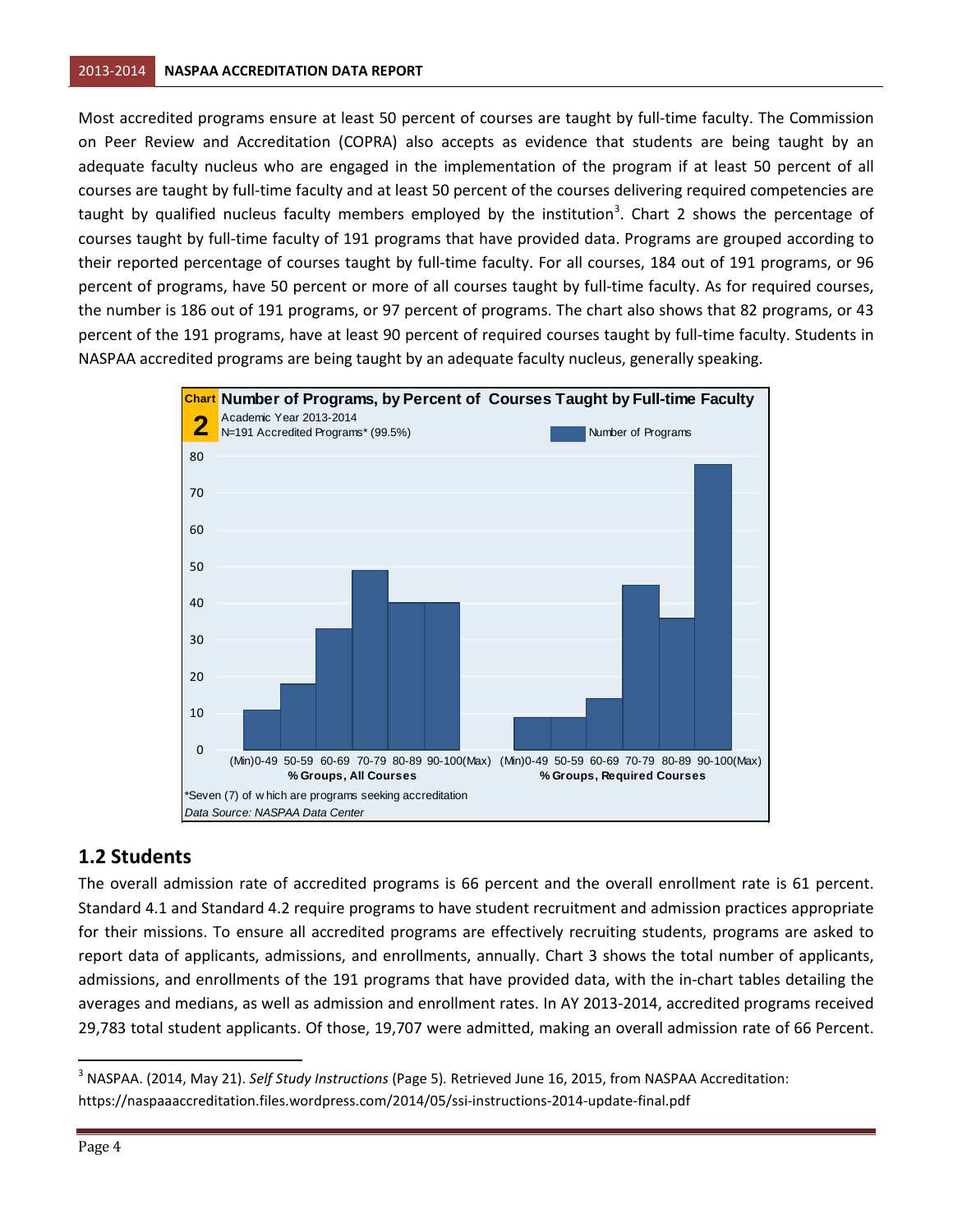Eventually, 12,096 out of the 19,707 admitted students enrolled in one of the accredited programs, making the overall enrollment rate 61 percent. Among these 191 programs, the average number of applicants, admissions, and enrollments per program were 156, 103, and 63 respectively. However, it can be certain that the average is biased upward by a few programs with large applicant pools, as shown by means that are far larger than the medians (82 applicants, 58 admissions, and 39 enrollments, respectively). The average admission rate per program is 72 percent and average enrollment rate is 74 percent.



35 percent of currently enrolled students in accredited programs are defined as persons of diversity. Standard 4.4 requires programs to promote diversity in its student body to help prepare students for the workplace of the  $21<sup>st</sup>$ century. Student body diversity data are from the Annual Program Survey, which is an optional survey for all NASPAA members. In AY 2013-2014, 127 accredited programs or programs seeking accreditation have provided diversity data of 18,022 current students. Chart 4 depicts diversity of currently enrolled students in terms of residence, nationality, gender, registration status, and persons of diversity. 27 percent of students are out of state residents of the program location, and 12 percent of students originate from countries other than the one where the program is located. Female students outweigh male students by 16 percentage points, and full-time students outweigh part-time students by 12 percentage points. "Persons of Diversity" include students who fit in all IPEDS categories<sup>[4](#page-5-0)</sup> of ethnicity other than "White, non-Hispanic/Latino" for US programs. As for non-US programs, accredited programs self-define diversity as appropriate to their own culture, historical traditions, and legal and regulatory environment. 35 percent of current students are "Persons of Diversity" in AY 2013-2014.

<span id="page-5-0"></span> <sup>4</sup> Institute of Education Sciences. (n.d.). *Collecting Race and Ethnicity Data from Students and Staff Using the New Categories*. Retrieved June 16, 2015, from Integrated Postsecondary Education Data System: https://nces.ed.gov/ipeds/reic/collecting\_re.asp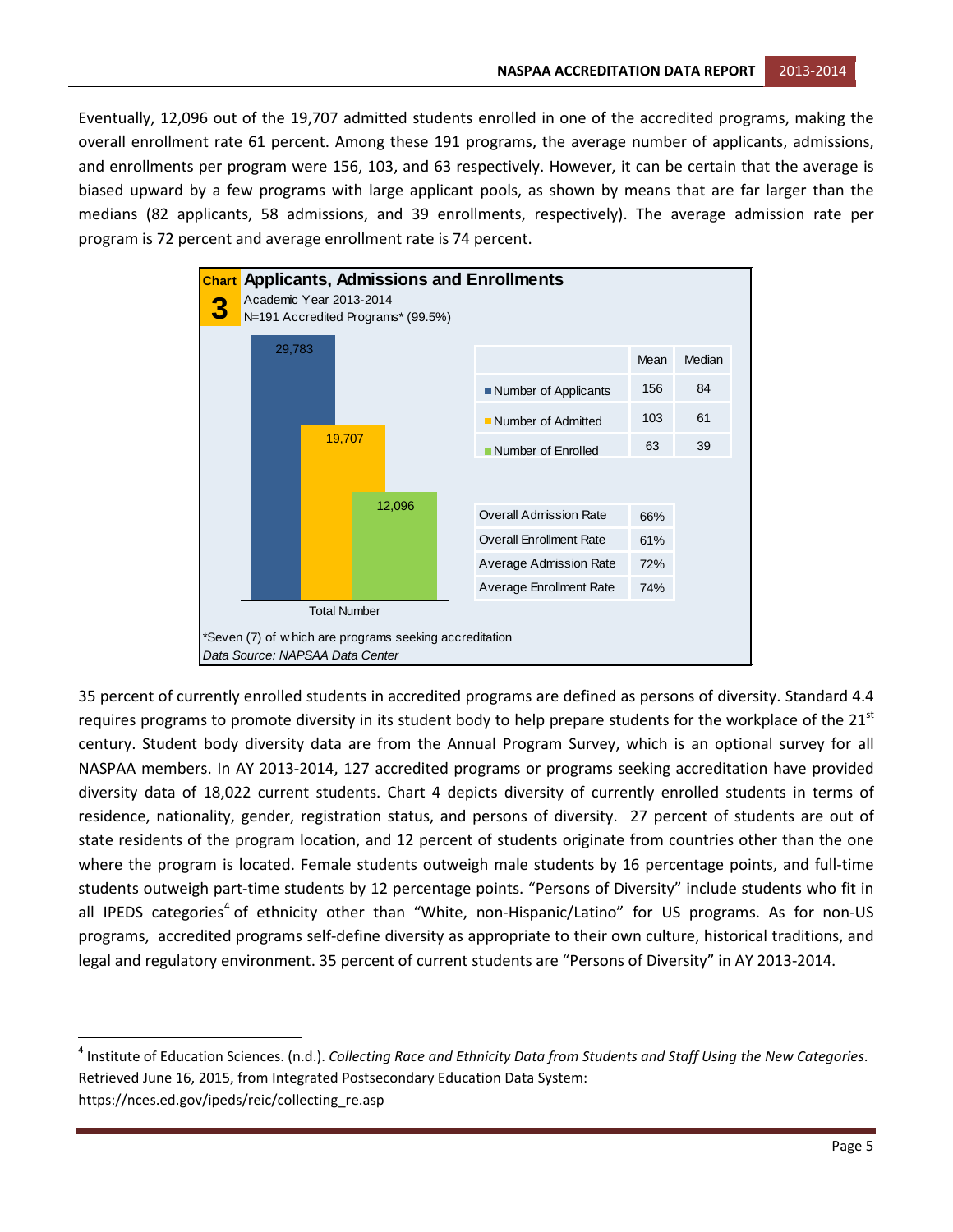

#### <span id="page-6-0"></span>**1.3 Graduates**

57 percent of students in ARY-5 cohort graduate within 100 percent of program time, as defined by programs themselves. Standard 4.3 requires programs to ensure adequate support for students to succeed or advance in the program, as well as in careers of public policy, affairs, and administration. Graduation rate is one of the indicators used to reflect the availability of such support. NASPAA disaggregates graduation rates by the amount of time a student takes to graduate in relation to the length of program defined by each individual program. Programs report the total number of students enrolled in the ARY-5 cohort, which is the group of students who entered the program in the academic year that began 5 years before the annual report year, and the percentage of students who graduate within 100 percent, 150 percent, and 200 percent of program degree length, by their own definitions. This item is required for programs accredited under NASPAA's 2009 Standards, but optional for all other accredited programs. In AY 2013-2014, 150 programs that are already accredited or are seeking accreditation have provided data of graduation rates. Chart 5 shows graduation rates of 8,461 students initially enrolled in ARY-5 cohort in these 150 programs. 57 percent of students graduated within 100 percent of program time, 16 percent of students graduated within 150 percent of program time, and 7 percent of students graduated within 200 percent program time. NASPAA does not collect data as to why a student did not graduate within at least 200 percent program time. The remaining 20 percent of students could either still be enrolled in the program or have exited the program without graduation.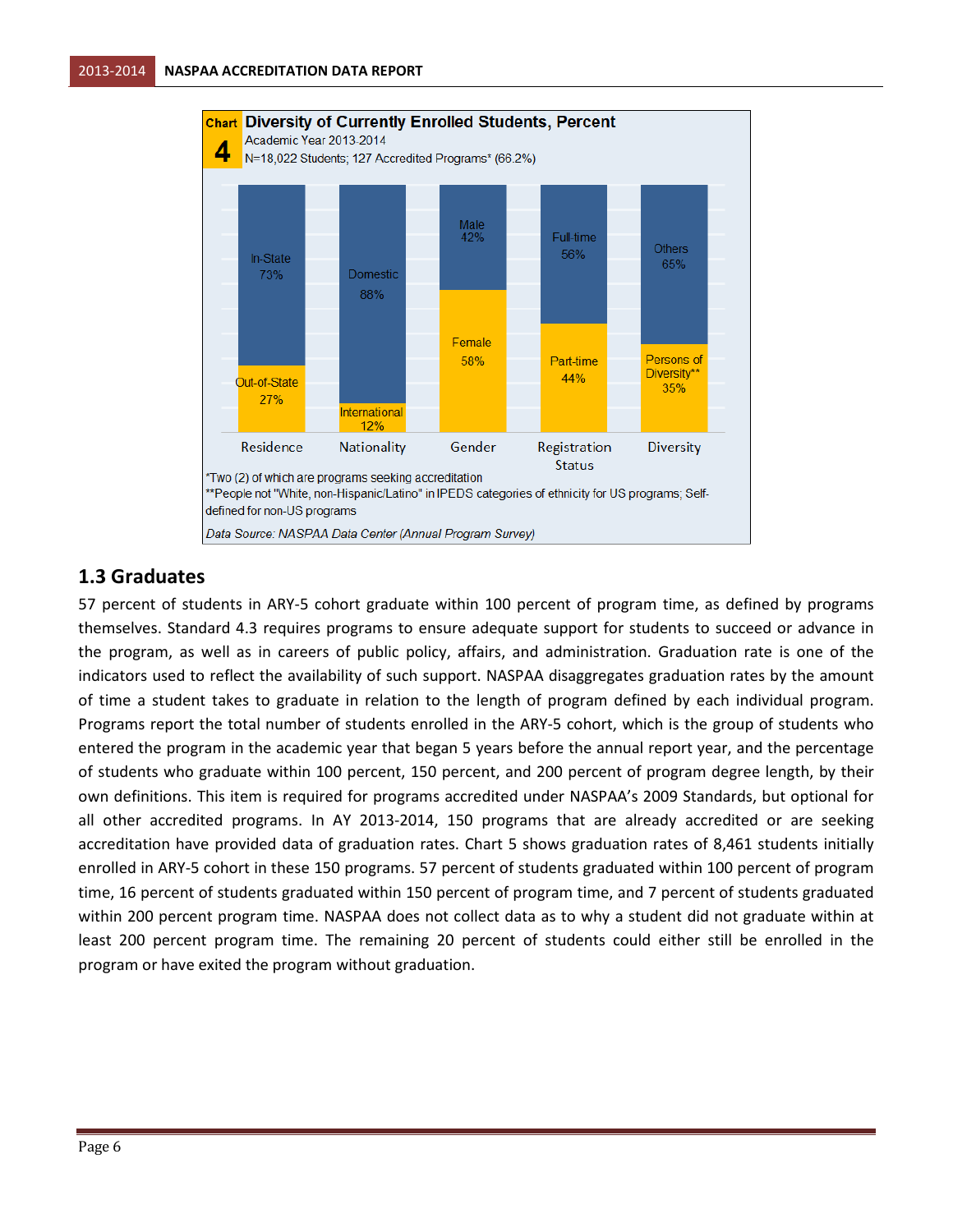

45 percent of accredited programs awarded fewer than 30 degrees. Although NASPAA does not require accredited programs to report the number of degrees they award every year, programs have the option to fill these data in the Annual Program Survey. In AY 2013-2014, 151 programs that are already accredited or seeking accreditation voluntarily provided data of degrees awarded. Chart 6 shows the distribution of these 151 programs, by number of degrees awarded. Programs are grouped according to their reported number of degrees awarded. 68 out of 151 programs, or 45 percent of programs, awarded fewer than 30 degrees and 102 programs, or almost 70 percent of programs, awarded fewer than 50 degrees in AY 2013-2014. The maximum number of degrees awarded by a single accredited program was 582.

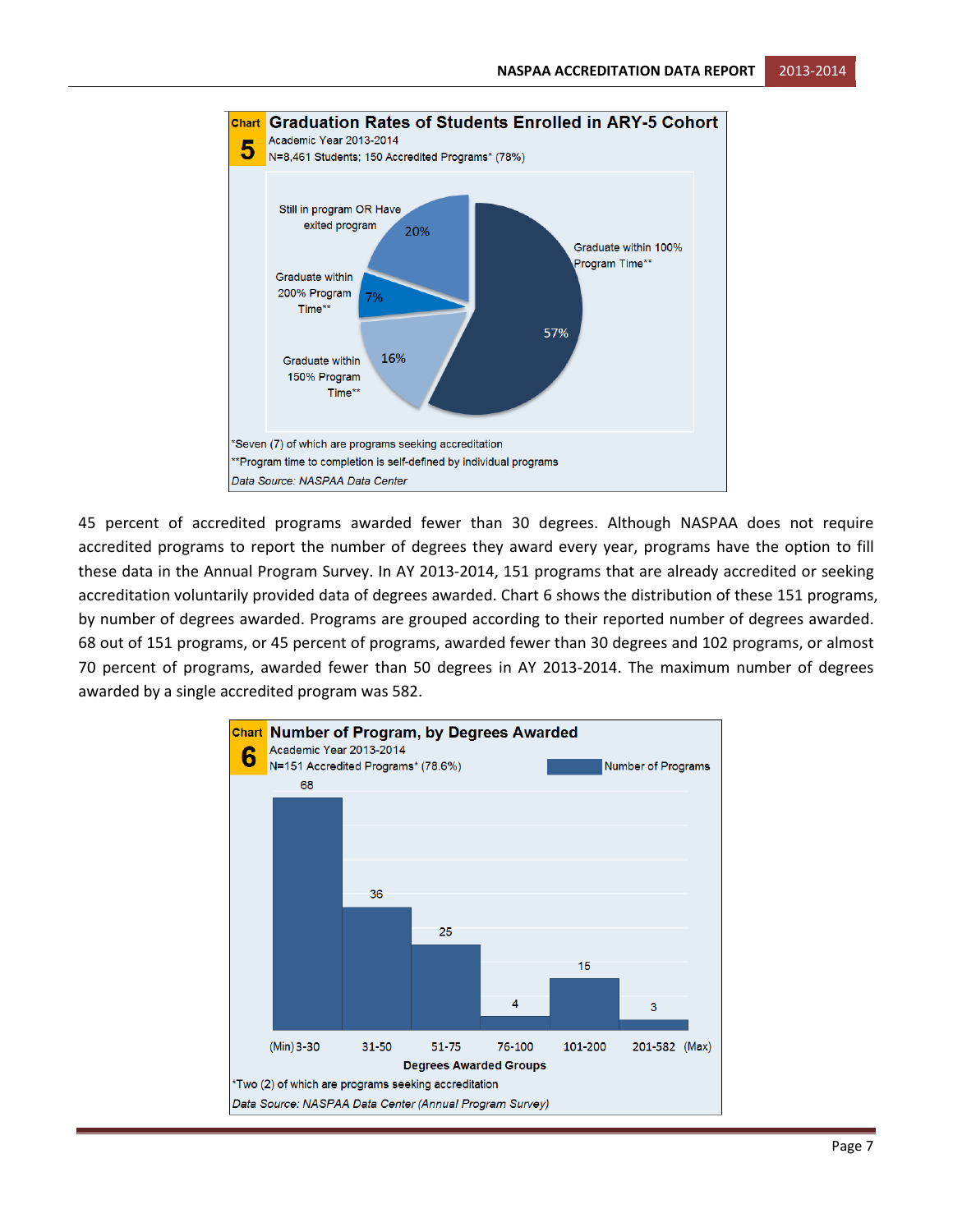35 percent of graduates from NASPAA accredited programs are employed across all levels of government and 21 percent are employed in the nonprofit sector. One of the most important outcomes of NASPAA accredited programs is to produce graduates with skills to excel in careers of public policy, affairs, and administration. Accredited programs are required to report employment data of their graduates within 6 months of graduation for the year prior to the data report year. Chart 7 shows the employment of 9,739 graduates from 190 accredited programs or programs seeking accreditation that provided employment data for AY 2012-2013. Of these 9,739 graduates, 35 percent are employed in government, 21 percent in the nonprofit sector, and 16 percent in the private sector. Government employment is further disaggregated into subcategories, with 9 percent of graduates employed in federal or central government in the same country as the program, 12 percent in state, provincial, or regional government in the same country as the program, and 12 percent in city, county, or other local government in the same country as the program. 3 percent of graduates were seeking further education, 5 percent were reported unemployed, and 1 percent entered the military after graduation. The remaining 19 percent of graduates have an employment status unknown by the programs.



Over half of accredited programs boast an unemployment rate lower than 1 percent. Programs' unemployment rates can be calculated from the employment data they provided by dividing the number of unemployed graduates by the total number of graduates with employment status known. Chart 8 shows the distribution of unemployment rates of the 187 programs that reported at least 1 graduate with employment status known. Programs are grouped according to the unemployment rate calculated by the author. 97 programs, or 52 percent of programs, have an unemployment rate lower than 1 percent. 126 programs, or 67 percent of programs, have an unemployment rate lower than 5 percent. Unemployment rates, as defined in this case, can be high because of a large number of unemployed graduates, or because of a small denominator due to large number of graduates with employment status unknown. Therefore, high unemployment rates could signal the need of programs to increase the competitive advantage of their graduates in the job market, or the need to improve data collection efforts.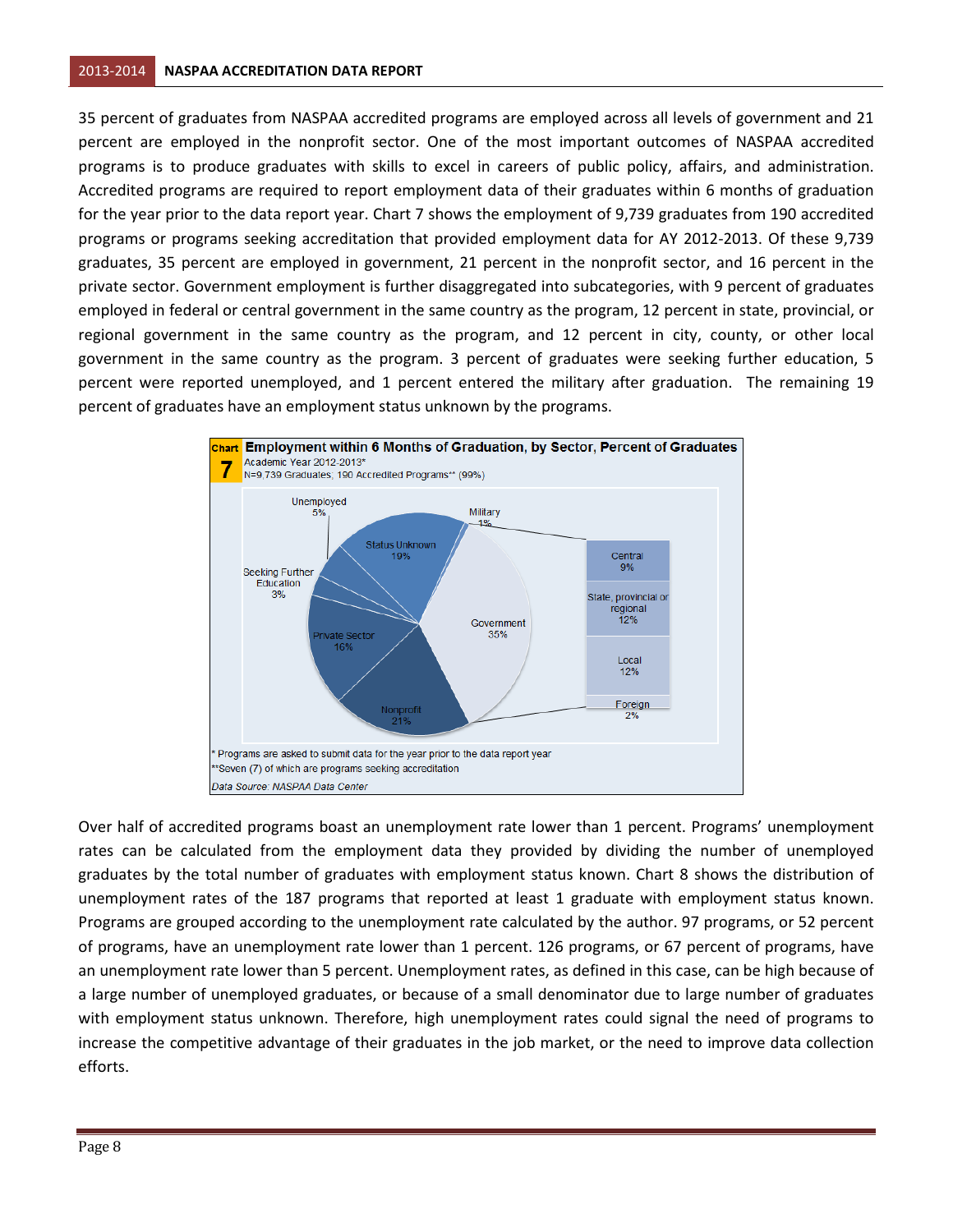

#### <span id="page-9-0"></span>**1.4 The Value of Internships**

Internships are believed to be a key to post-graduate employment in today's job market, especially for pre-service students<sup>[5](#page-9-1)</sup>. To capture the relation between internship requirements and unemployment rates, this report draws data from the Annual Program Survey on whether programs require professional experiences of applicants, whether programs require internship credits of students, and which students (full-time or part-time) programs mainly serve. Table A is a crosstab table showing unemployment rates of programs with different requirements of professional experience and internship credit. 98 accredited programs have provided data on both items for AY 2012-2013. It is not surprising that programs that require professional experiences of applicants have the lowest unemployment rate on average (the last column of Table A), because in-service students likely keep their jobs during program enrollment or go back to their old jobs after graduation. This observation is true whether or not programs require internship credit of their students. As for the internship credit requirement, on average, programs that require internship credit have lower unemployment rates than programs that have no requirement of students (the last row of Table A). This is also true whether or not programs require professional experiences of their applicants.

<span id="page-9-1"></span> 5 Hering, B. B. (2010, April 14). *Why are internships so important?* Retrieved June 16, 2015, from CNN: <http://www.cnn.com/2010/LIVING/worklife/04/14/cb.why.internships.important/> and Smith, J. (2012, December 06). *Internships May Be The Easiest Way To A Job In 2013*. Retrieved June 16, 2015, from Forbes: <http://www.forbes.com/sites/jacquelynsmith/2012/12/06/internships-may-be-the-easiest-way-to-a-job-in-2013/>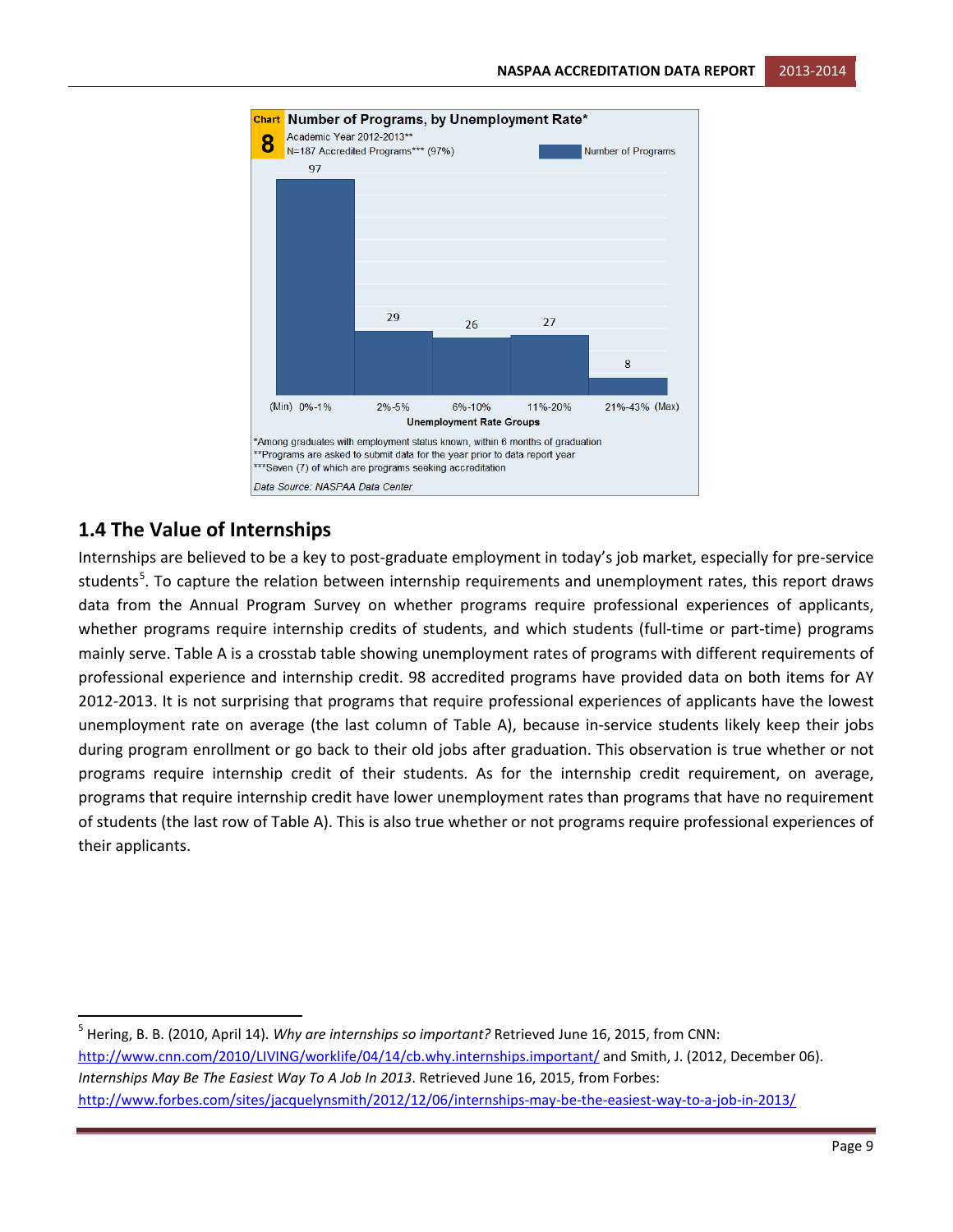| Table Unemployment Rate by Internship & Professional Experience Requirement |                                          |                               |         |  |  |
|-----------------------------------------------------------------------------|------------------------------------------|-------------------------------|---------|--|--|
| Academic Year 2012-2013<br>Α                                                |                                          |                               |         |  |  |
|                                                                             | Internship Credit<br><b>NOT Required</b> | Internship Credit<br>Required | Average |  |  |
| Professional Experience of Applicants N/A<br>$(N=55$ Programs)              | 11%                                      | 5%                            | 7%      |  |  |
| Professional Experience of Applicants Optional<br>$(N=36$ Programs)         | 7%                                       | 6%                            | 6%      |  |  |
| Professional Experience of Applicants Required<br>$(N=7$ Programs)          | 4%                                       | $1\%$                         | 2%      |  |  |
| Average<br>$(N=98$ Programs)                                                | 9%                                       | 5%                            | 6%      |  |  |

Another perspective of the relationship between internships and employment is to disaggregate programs according to the enrollment status of students. Although current employment is not always the reason a student chooses to register as part-time, part-time students are likely to be currently employed or have more time for job hunting if they are actively seeking employment. Table B shows unemployment rates for programs with different student enrollment and internship credit requirements. 154 accredited programs have available data on both items. There is a clear decline of average unemployment rate along the continuum of students served from fulltime students only to part-time students only (the last column of Table B), regardless of programs' requirements of internship credits. As for internship requirements, on average, programs that require internship credit have lower unemployment rates than programs that have no requirement (the last row of Table B). This is true for all programs, regardless of the enrollment status of students.

| Table Unemployment Rate by Internship Credit Requirement & Students Served |                                          |                               |         |  |  |  |
|----------------------------------------------------------------------------|------------------------------------------|-------------------------------|---------|--|--|--|
| Academic Year 2012-2013                                                    |                                          |                               |         |  |  |  |
|                                                                            | Internship Credit<br><b>NOT Required</b> | Internship Credit<br>Required | Average |  |  |  |
| Serve FT Students Only<br>(N=5 Programs)                                   | 16%                                      | 11%                           | 12%     |  |  |  |
| Serve Generally FT with some PT<br>(N=23 Programs)                         | 10%                                      | 9%                            | 9%      |  |  |  |
| Serve Both FT and PT Students<br>(N=103 Programs)                          | 5%                                       | 4%                            | 5%      |  |  |  |
| Serve Generally PT with some FT<br>(N=22 Programs)                         | 8%                                       | 3%                            | 5%      |  |  |  |
| Serve PT Students Only<br>$(N=1$ Program)                                  |                                          | $0\%$                         | $0\%$   |  |  |  |
| Average<br>$(N=154$ Programs)                                              | 8%                                       | 6%                            | 6%      |  |  |  |

However, an observed higher unemployment rate of programs that require no internship credit does not indicate any causal relation between internship requirements and employment. First of all, the samples of programs in the above tables are selected according to data availability, and thus are not for certain representative of all accredited programs. Second, the data of the professional experience required of applicants, type of students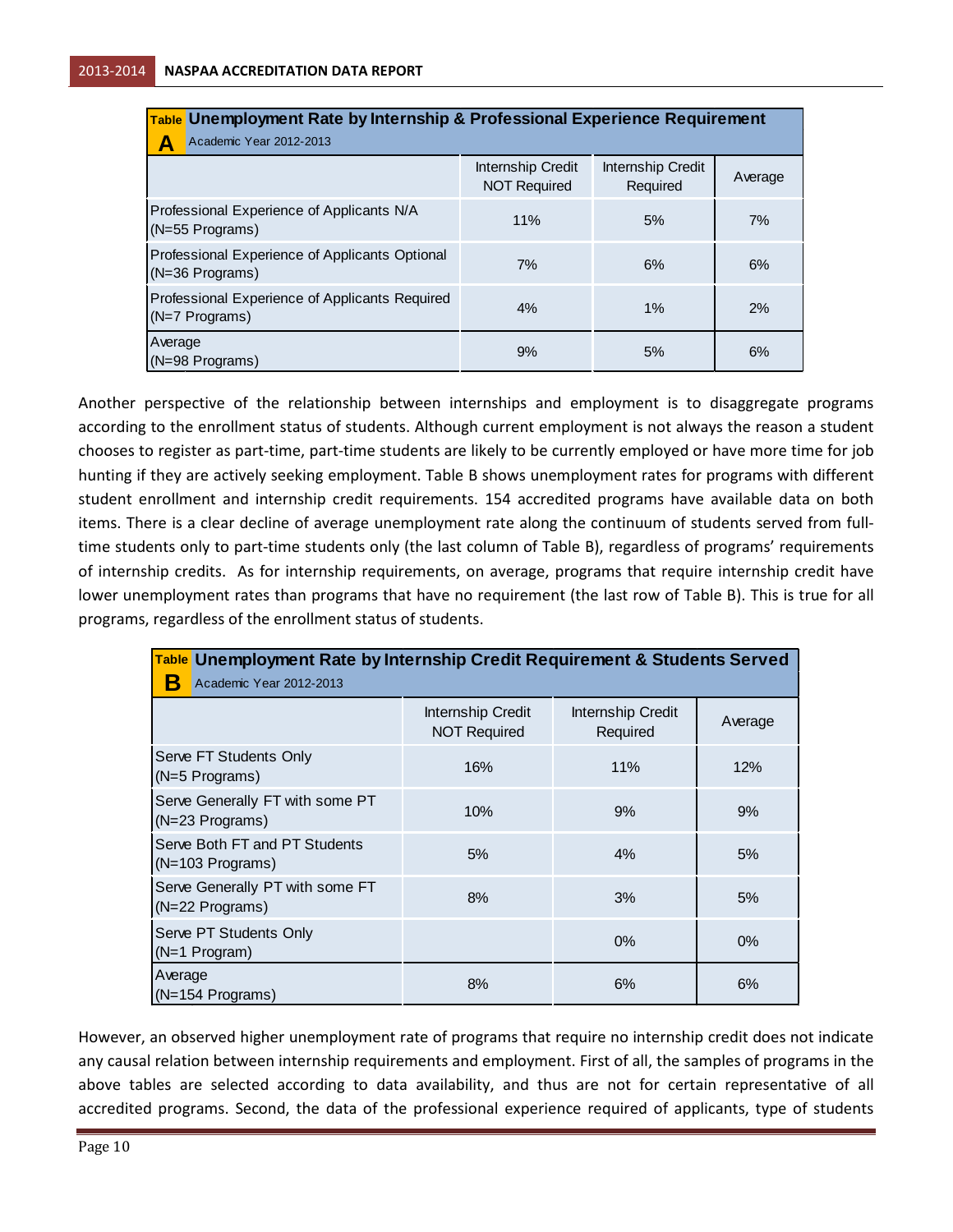served, and internship requirement cannot fully control external factors related to employment of graduates, including but not limited to students' employment history, geographical differences of job market, career services available, students' personal characteristics, length of internships, and so forth. Finally, because it takes a student a specific amount of time to finish a program and because NASPAA collects employment data for the year prior to the data report year, there is a time lag between students' entry year, employment data year, and data report year. It is impossible to capture the effect of time lag with the current program-level data available, especially under the circumstances that students do not necessarily graduate within 100 percent of program time. All in all, this year's data show that programs that require no internship credit have a higher average unemployment rate than programs that do require an internship, regardless of students served or professional experience requirements of applicants. However, there is not sufficient data to prove that an internship credit requirement increases a program's employment rate.

#### <span id="page-11-0"></span>**1.5 Standards Monitored**

While all accredited programs are deemed to be in conformity with NASPAA Standards, some programs are subject to monitoring provisions at the suggestion of COPRA. COPRA monitors the yearly progress of programs as they work to improve upon the specified area, and once a program has shown significant progress toward conformance, the monitoring is removed. With the implementation of the 2009 NASPAA Standards, programs seeking accreditation are evaluated under mission-based and outcome-driven standards.

Standard 1.3 (Program Evaluation), Standard 3.2 (Faculty Diversity), and Standard 5.1 (Universal Required Competencies) are the most commonly monitored standards. Chart 9 shows the number of programs being monitored under NASPAA 2009 Standards in AY 2013-2014. 83 programs are included in the chart, comprised of those programs accredited on the 2014-15 Roster of Accredited Programs. 38 of these 83 programs, or 46 percent of programs, are monitored on Standard 5.1 (Universal Required Competencies), which requires a program to adopt five domains of required competencies related to its self-defined mission and public service values. 28 programs, or 34 percent of programs, are monitored on Standard 3.2 (Faculty Diversity), which requires programs to promote diversity and a climate of inclusiveness through its recruitment and retention of faculty members. 22 out of 83 programs, or 27 percent of programs, are monitored on Standard 1.3 (Program Evaluation), which requires programs to collect, apply and report data to guide continuous programmatic improvement. The least commonly monitored Standards include Standard 3.3 (Research, Scholarship and Service), Standard 4.1 (Student Recruitment), Standard 4.2 (Student Admission), and Standard 5.4 (Professional Competencies).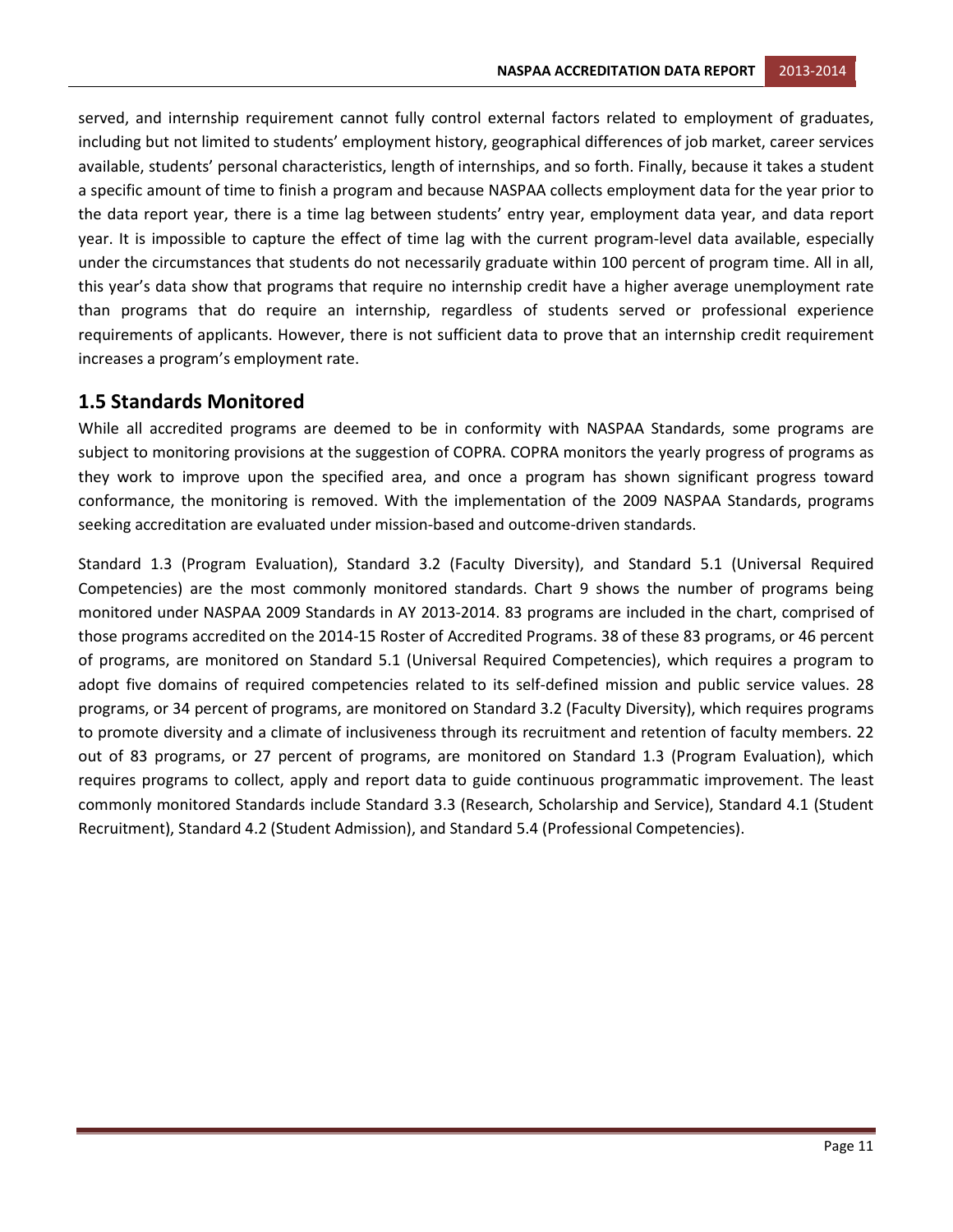

## <span id="page-12-0"></span>**2. Trends from AY 2010-2011 to AY 2013-2014**

This is the fourth year of the NASPAA Annual Data Report on Accredited Programs, which was first released in 2011. This section aggregates data from previous reports and presents the historical trends in key factors of program performance including nucleus faculty size, courses taught by full-time faculty, student applicants, admissions, and enrollments, and employment of graduates. As an increasing number of programs join NASPAA and commit to the global standard of public service education, the number of accredited programs will likely continue to grow. To better control the effects of COPRA policy changes on data collection and better capture the development of NASPAA accredited programs, analysis of the same sample of programs accredited in all years is added in discussions of each indicator.

#### <span id="page-12-1"></span>**2.1 Nucleus Faculty Size**

Accredited programs report a stable nucleus faculty size across years. Chart 10 shows the trend in average number of nucleus faculty from AY 2010-2011 to AY 2013-2014. Although the number of accredited programs increases every year, the average number of nucleus faculty members per accredited program remains very stable. Accredited programs report 14 nucleus faculty members on average in AY 2010-2011. The number drops to 13 faculty members per program in AY 2011-2012, and stays there until the most recent year. Chart 11 shows the total number of nucleus faculty members of the 161 programs that were accredited and provided data in all years from AY 2010-2011 to AY 2013-2014. Similarly, the same sample of programs also shows a stable trend in the size of faculty nucleus. The average number of nucleus faculty per program in the same sample also stabilizes at about 13. In sum, NASPAA accredited programs ensure an adequate nucleus faculty size on average over time.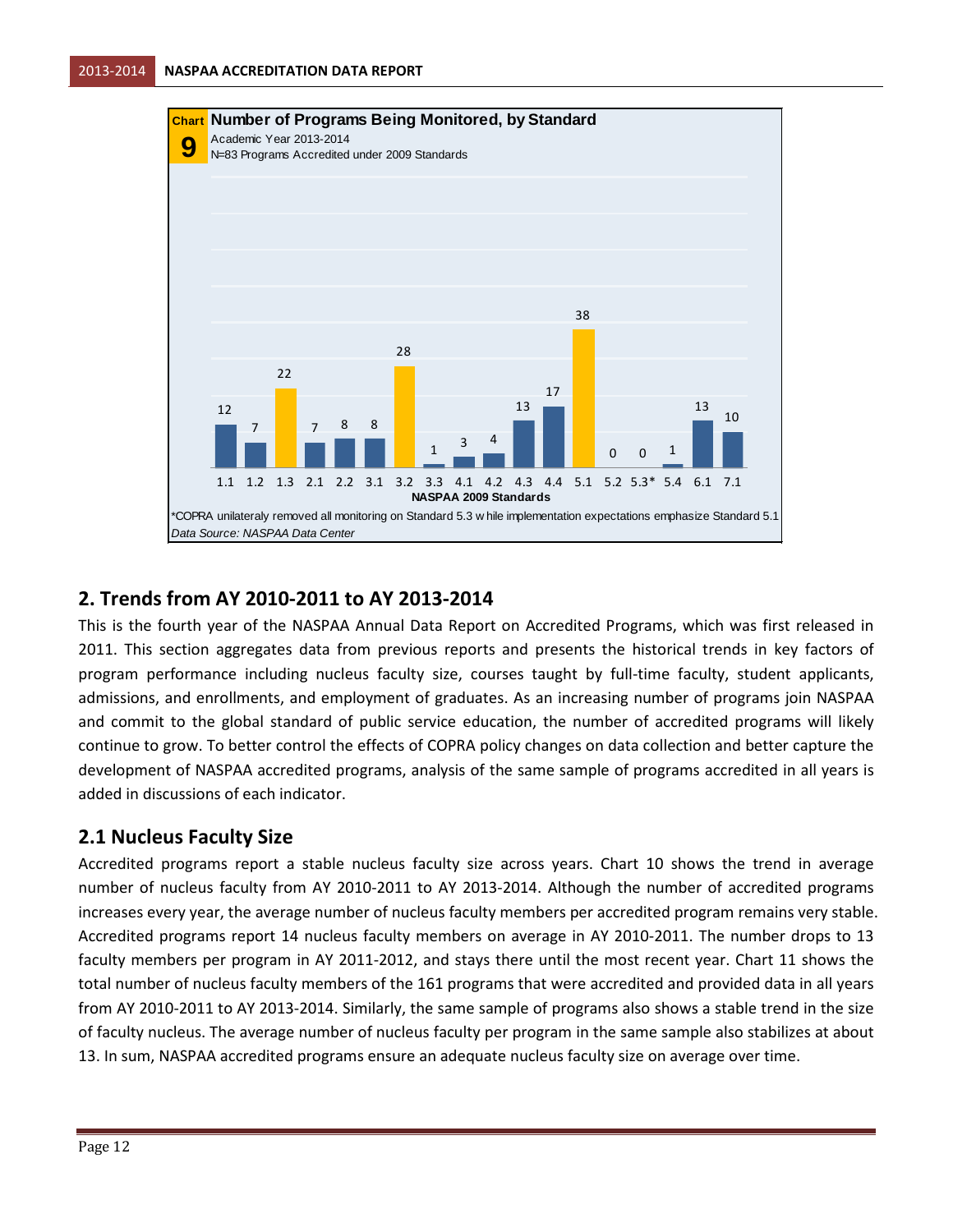

## <span id="page-13-0"></span>**2.2 Courses Taught by Full-time Faculty**

NASPAA accredited programs ensure about 83 percent of required courses and about 75 percent of all courses are taught by full-time faculty across years. Chart 12 shows the average percentage of courses taught by full-time faculty of accredited programs from AY 2010-2011 to AY 2013-2014. Chart 13 shows the average percentage of courses taught by full-time faculty of the 144 programs accredited, with data, in all years. Both charts show similar trends. Although there is a slight decrease in percentage of required courses taught by full-time faculty in AY 2012-2013, overall accredited programs have on average at least 80 percent of all courses and at least 74 percent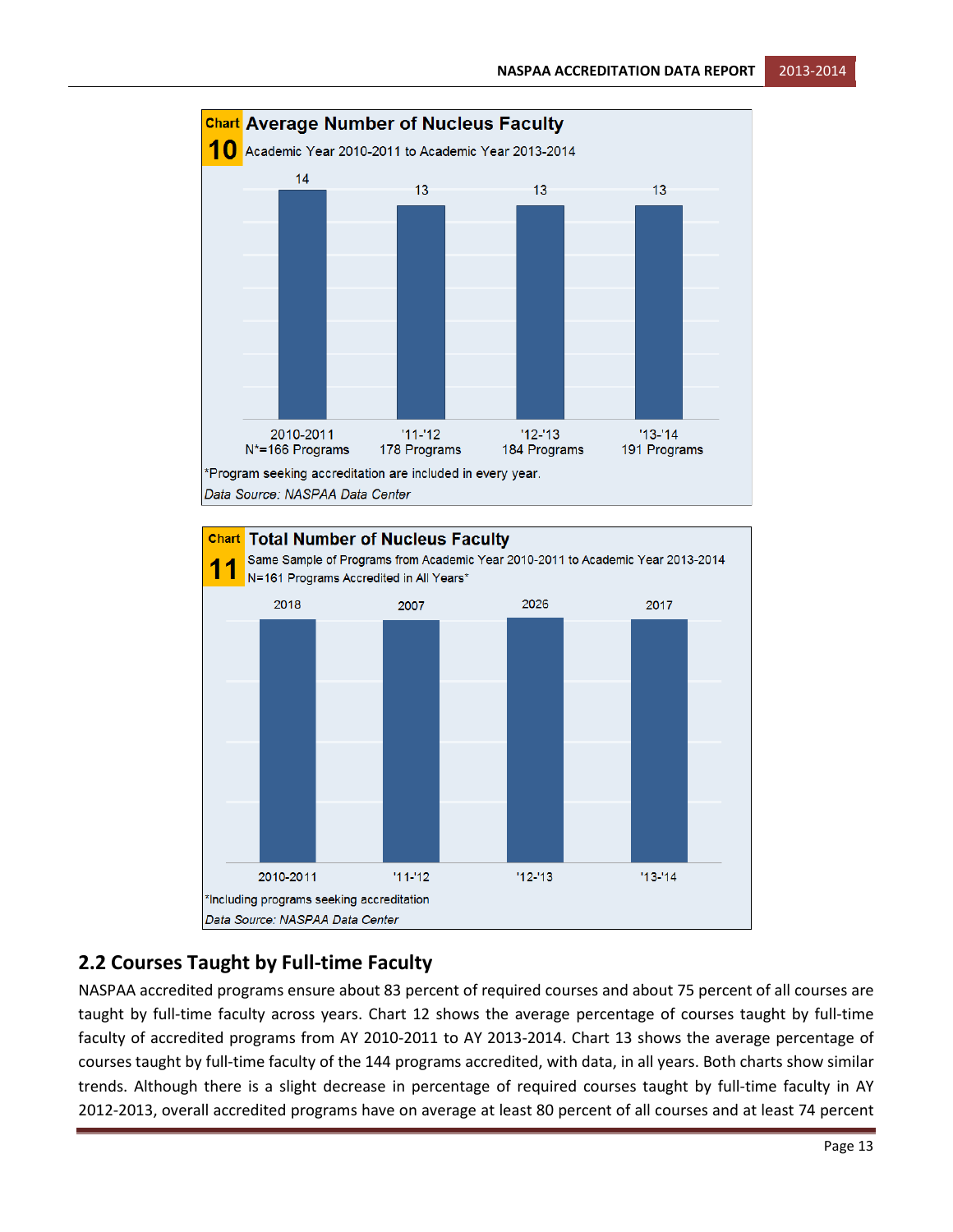of required courses taught by full-time faculty. The numbers far exceed the 50 percent normally expected by COPRA, which strengthens the above conclusion that students in NASPAA accredited programs are being taught by an adequate nucleus faculty, on average.



## <span id="page-14-0"></span>**2.3 Applicants, Admissions, and Enrollments**

2010-2011

\*Programs seeking accreditation are included. Data Source: NASPAA Data Center

Accredited programs maintain an admission rate of about 65 percent and an enrollment rate of about 60 percent, over time. Chart 14 depicts the average numbers of applicants, admissions, and enrollments of accredited programs from AY 2010-2011 to AY 2013-2014. The U-shaped trends show that the average number of applicants, admissions, and enrollments decreases in AY 2011-2012 and then slowly climbs back to the original level. However, as shown in the in-chart table, the admission rate and enrollment rate of accredited programs stay at about 65 percent and 60 percent, respectively, over time. Chart 15 depicts the same data from the 144 programs that are accredited in all years. The trend in average number of applicants is more rugged than that of all

 $'11 - '12$ 

 $12 - 13$ 

 $'13 - '14$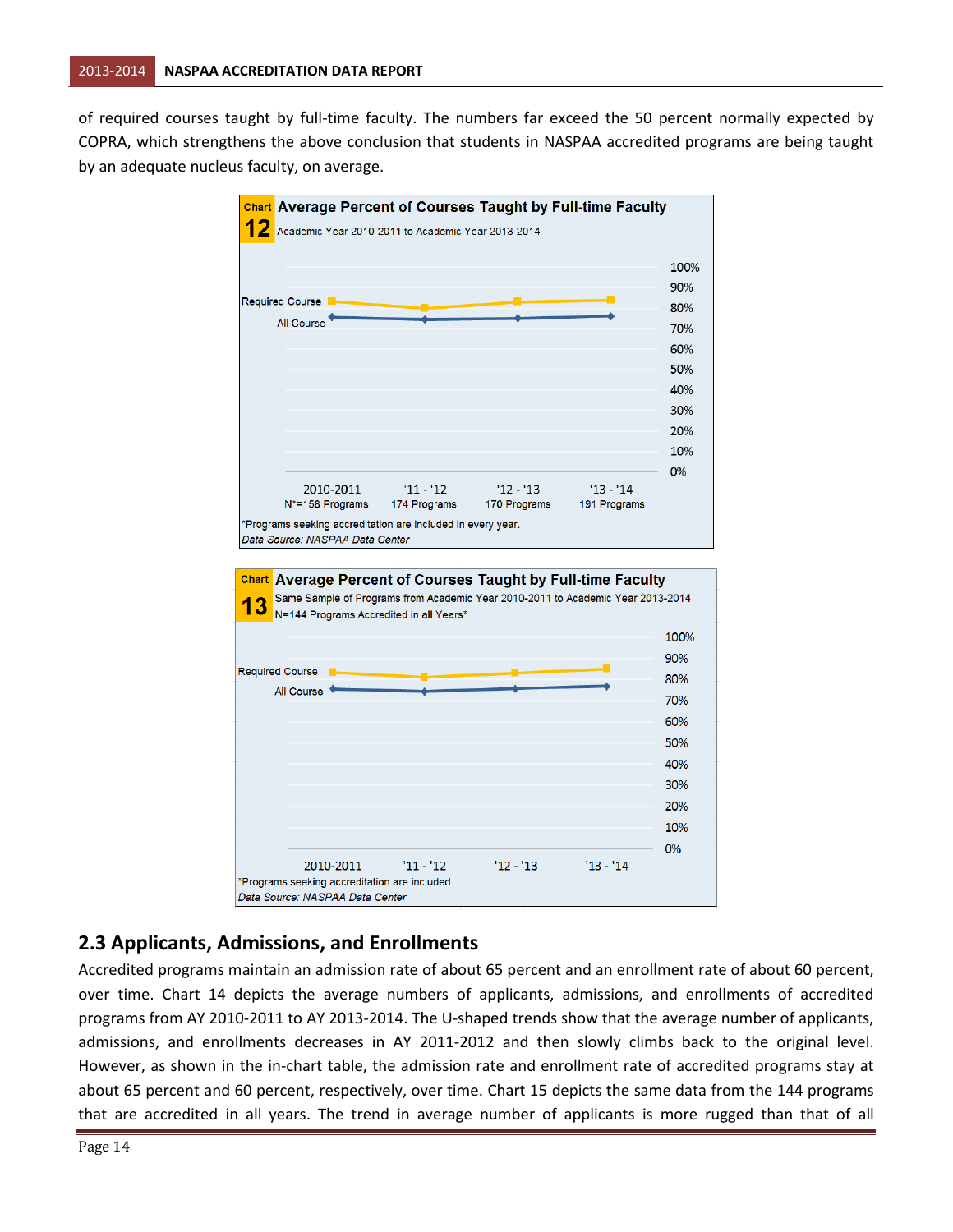programs, with greater increase in AY 2012-2013, but a slight fallback in AY 2013-2014. In contrast, fluctuation in the average numbers of admissions and enrollments is smaller than that of all programs. As a result, although admission and enrollment rates of these 144 programs also remain at about 65 percent and 60 percent over time, respectively, the fluctuation across years is greater than that of all programs.

Since Chart 15 includes a consistent group of 144 programs and Chart 14 keeps adding newly accredited programs every year, a comparison of these two charts can tell something about the programs accredited after July 2011. The different trends after AY 2011-2012, as shown in these two charts, suggest that the drop in average number of applicants in AY 2012-2013 is mainly from programs accredited after July 2011, but these programs, together with newly accredited programs after July 2013, pull up the average number of applicants in AY 2013-2014 back to the level in AY 2010-2011. These two charts together also suggest that the admission and enrollment rates of NASPAA accredited programs do not vary significantly over time.

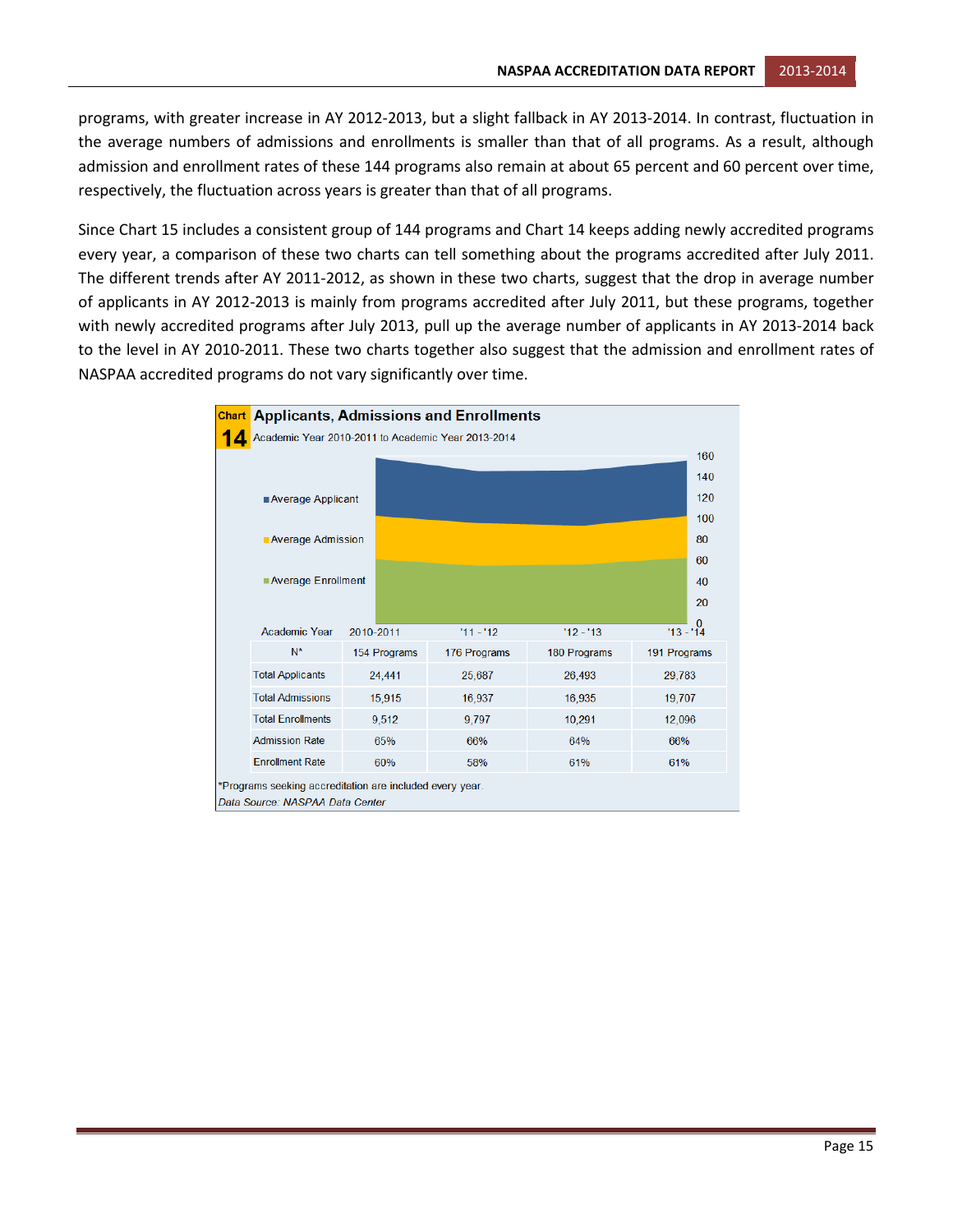

#### <span id="page-16-0"></span>**2.4 Employment of Graduates**

Over the past four years, the percentage of graduates employed in government has decreased, while the percentage of graduates employed in the private sector has increased. Chart 16 shows trends in percentages of graduate from NASPAA accredited programs employed in different sectors. Employment in government decreases from 51 percent in AY 2009-2010 to 47 percent in AY 2010-2011, increases up to 48 percent in AY 2011-2012, but decreases again to 44 percent in AY 2012-2013; On the other hand, employment in the private sector increases five points, from 15 percent in AY 2009-2010 to 20 percent in AY 2012-2013. If we further disaggregate the government employment data, we can see that the drop is mainly accounted for in local and national government. Employment in the nonprofit sector and the percentage of graduates seeking further education remain stable at about 25 percent and 4 percent, respectively, over time. The unemployment rate falls from 6 percent in AY 2009- 2010 to 4 percent in the following two years, but increases to 7 percent in AY 2012-2013. Chart 17 shows the same data from the 127 accredited programs that provided data in all years. The trend lines are very similar except for the trend in nonprofit employment which boasts a more obvious increase over time.

Similarly, a comparison of Chart 16 and Chart 17 suggests that programs accredited after July 2011 placed a higher percentage of graduates in the private sector, which pulls down the average nonprofit employment, and that programs accredited after July 2013 placed slightly more graduates in the government, which pulled down the average nonprofit employment.

The decrease in government employment and increase the private sector employment are consistent with the continuous nation-wide decline of government employment since the recent recession and the steady recovery of the private sector in the US<sup>[6](#page-16-1)</sup>. Another possible explanation is that as government jobs are cut more graduates

<span id="page-16-1"></span> <sup>6</sup> United States Census Bureau. (n.d.). *Government Employment & Payroll.* Retrieved June 16, 2015, from United States Census Bureau[: https://www.census.gov/govs/apes/historical\\_data.html](https://www.census.gov/govs/apes/historical_data.html)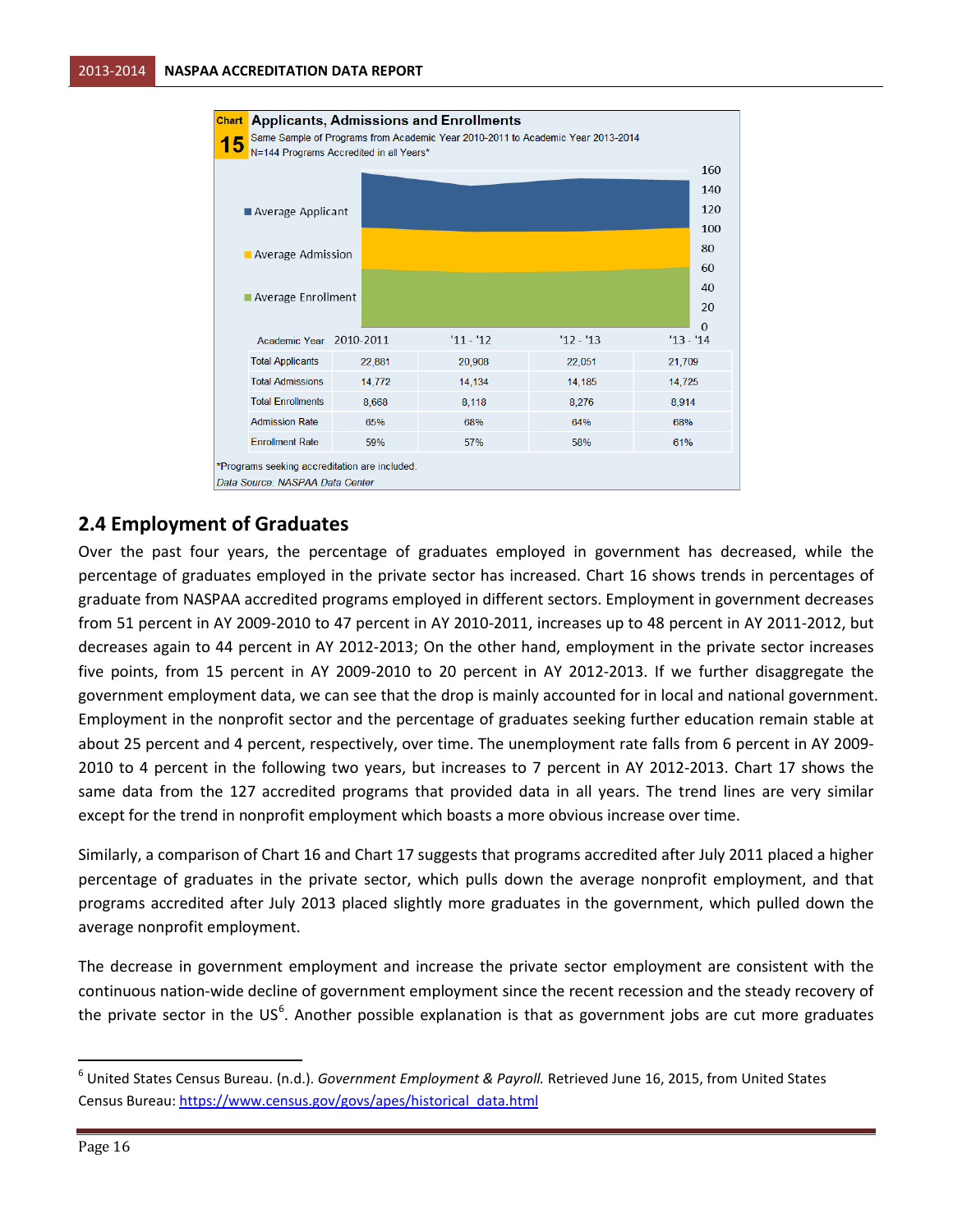work for the government through private contractors and thus are considered to be employed in the private sector, although they serve in the field of public policy, affairs and administration. Thus, without further disaggregated employment data of graduates, it is premature to conclude that accredited programs are placing fewer graduates in fields of public service.



#### <span id="page-17-0"></span>**2.5 Trends in Standards Monitored**

Annual reviews conducted by COPRA improve accredited programs' compliance with the global standards of public service education. To encourage the spirit of ongoing program evaluation, COPRA requires accredited programs to submit an Annual Accreditation Maintenance Report every fall. The maintenance report provides programs with an opportunity to respond to monitoring provisions detailed in decision letters and to continue the conversation with COPRA about program improvement. COPRA removes monitoring if a program shows sufficient evidence of its progress toward conformance. Chart 18 shows the percentages of programs monitored in decision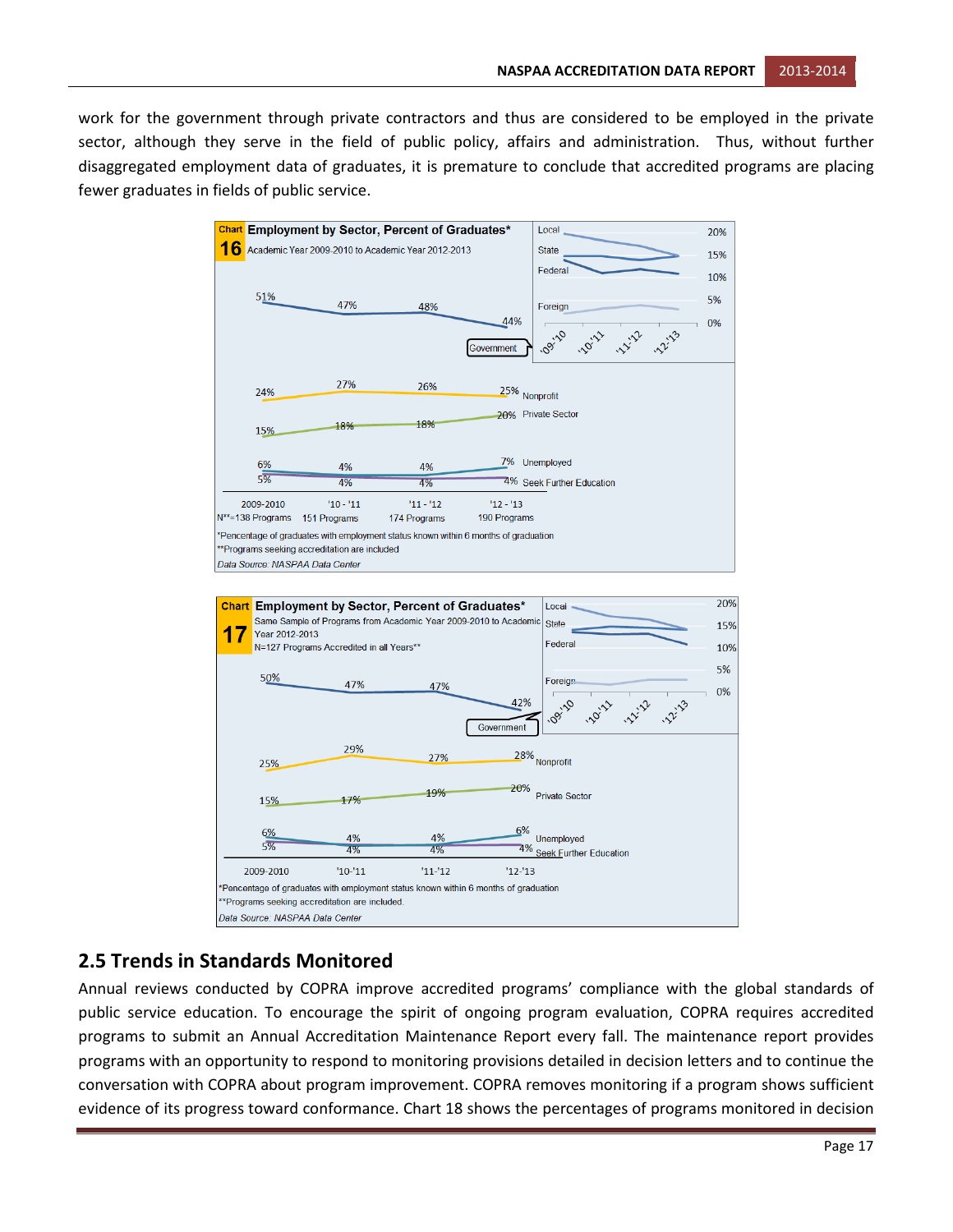letter and in the AY 2013-2014 review on each of the 2009 Standards. Compared to the decision letter year, fewer programs are monitored in AY 2013-2014, especially on Standard 1.3 (Program Evaluation), Standard 3.2 (Faculty Diversity), Standard 4.4 (Student Diversity), Standard 5.1 (Universal Required Competencies), and Standard 6.1 (Resource Adequacy). Accredited programs have been making progress in encouraging diversity, equipping students to better contribute to public service, and continuously improving program performance since the accreditation cycle.



Considering the time a program needs to make sufficient progress to have monitoring removed, COPRA has recently confirmed an ad hoc policy used in the past two years to remove monitoring after three cycles, given adequate evidence from programs. To capture the effects of this policy, Chart 19 disaggregates the 83 programs by the year in which they are accredited and plots their progress in conformance with NASPAA 2009 Standards in AY 2013-2014 compared to decision letters. A subset of 21 programs, or a quarter of programs, represents COPRA's efforts to use monitoring more strategically, relying on the annual report form. These programs, mainly in the 2013-14 Cohort, have never been monitored on any standard. Each of the 5 programs accredited in 2011 have monitoring removed after three cycles, in AY 2013-2014. One-third of programs accredited in 2012 and onehalf of programs accredited in 2013 had monitoring removed in AY 2013-2014. Of those programs with the same standards monitored in decision letter and in AY 2013-2014 review, one-half received accreditation actions 3 months before the annual report deadline, leaving them no time to address the monitoring provisions detailed in decision letters.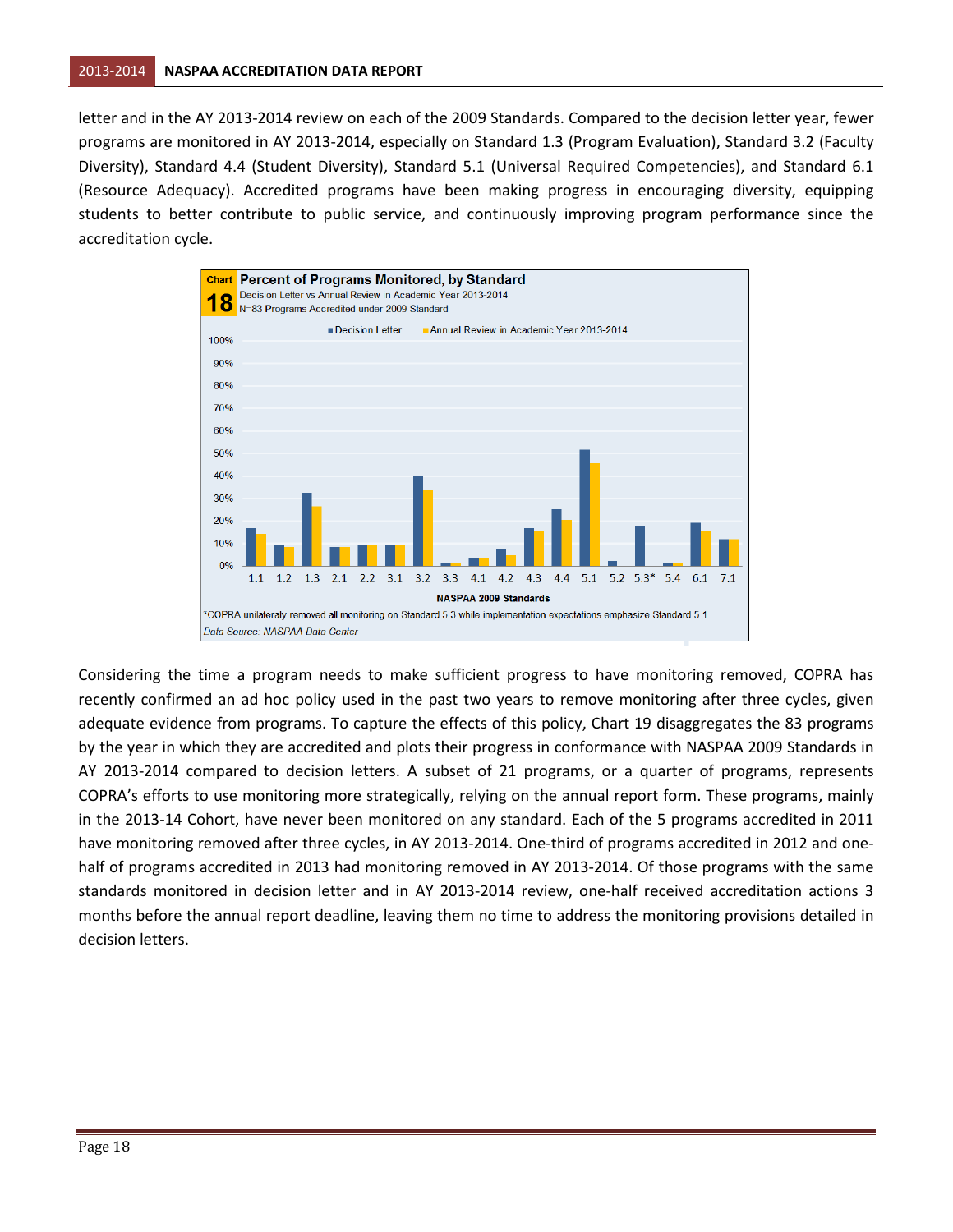

#### <span id="page-19-0"></span>**3. Accredited Programs versus Non-accredited Programs in AY 2013-2014**

NASPAA's Accreditation Standards represent the global standard of public service education. The mission- and outcomes-based accreditation process provides programs with an opportunity to complete an in-depth self-study and to continuously improve themselves via robust peer reviews. This section outlines the differences between accredited programs and non-accredited programs in instructional faculty size, diversity of student body, number of degrees awarded, and employment of graduates in AY 2013-2014. Data of non-accredited programs were provided by NASPAA's Annual Program Survey, which is completed by both accredited and non-accredited programs on a voluntary basis. Because data are collected based on such reporting, all differences observed are not necessarily significant. Therefore, this section only describes situations of programs that have provided data but cannot draw conclusions about the variations between accredited programs and non-accredited programs.

Accredited programs have more instructional faculty than non-accredited programs, on average. Chart 20 shows the different instructional faculty sizes of accredited and non-accredited programs in AY 2013-2014. A total of 73 non-accredited and 171 accredited programs have provided data of instructional faculty. On average, accredited programs have a larger instructional faculty size than non-accredited programs. The mean number of instructional faculty of these 171 accredited programs is 19, while that of the 73 non-accredited programs is 16. Half of accredited programs have 11 or more instructional faculty, and half of non-accredited programs have 9 or more instructional faculty. Both accredited and non-accredited programs have a mean number of instructional faculties larger than median number, indicating that programs, both accredited and non-accredited, with large number of instructional faculty significantly pull the average up.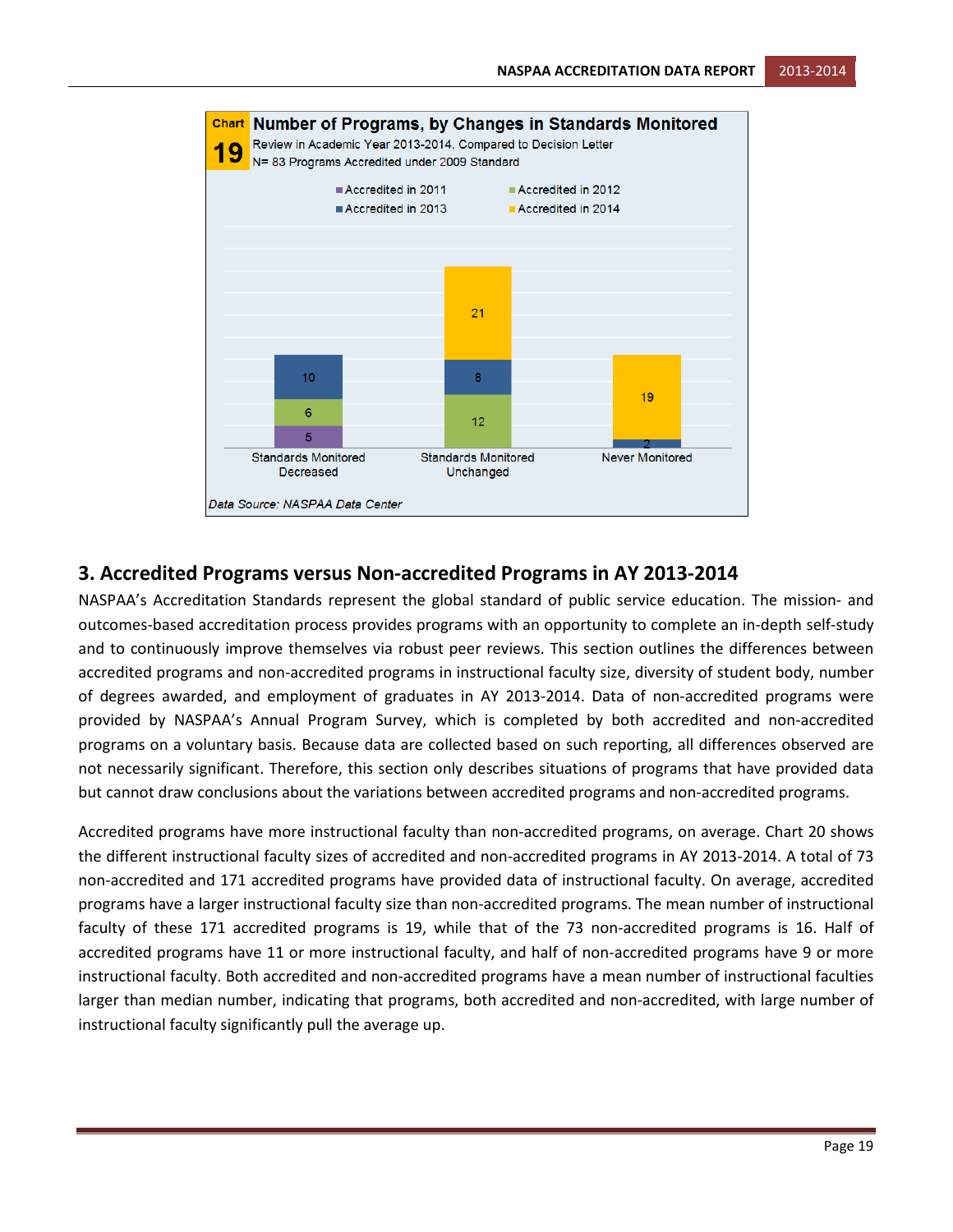

Accredited programs have greater student body diversity than non-accredited programs, overall. Chart 21 shows diversity of currently enrolled students of accredited and non-accredited programs in AY 2013-2014. A total of 23 non-accredited programs have provided data for 1,894 students and 126 accredited programs have provided data for 18,005 students. The percentage of out-of-state students and international students in these two groups of programs are very close. Female students outnumber male students in both groups, but accredited programs have a slightly higher percentage of female students than non-accredited programs. The differences in percentage of part-time students and in percentage of "persons of diversity" are more obvious between accredited and nonaccredited programs. Accredited programs have 12 percentage points more part-time students than nonaccredited programs. Likewise, the percentage of "persons of diversity" in accredited programs is 6 percentage points higher than non-accredited programs.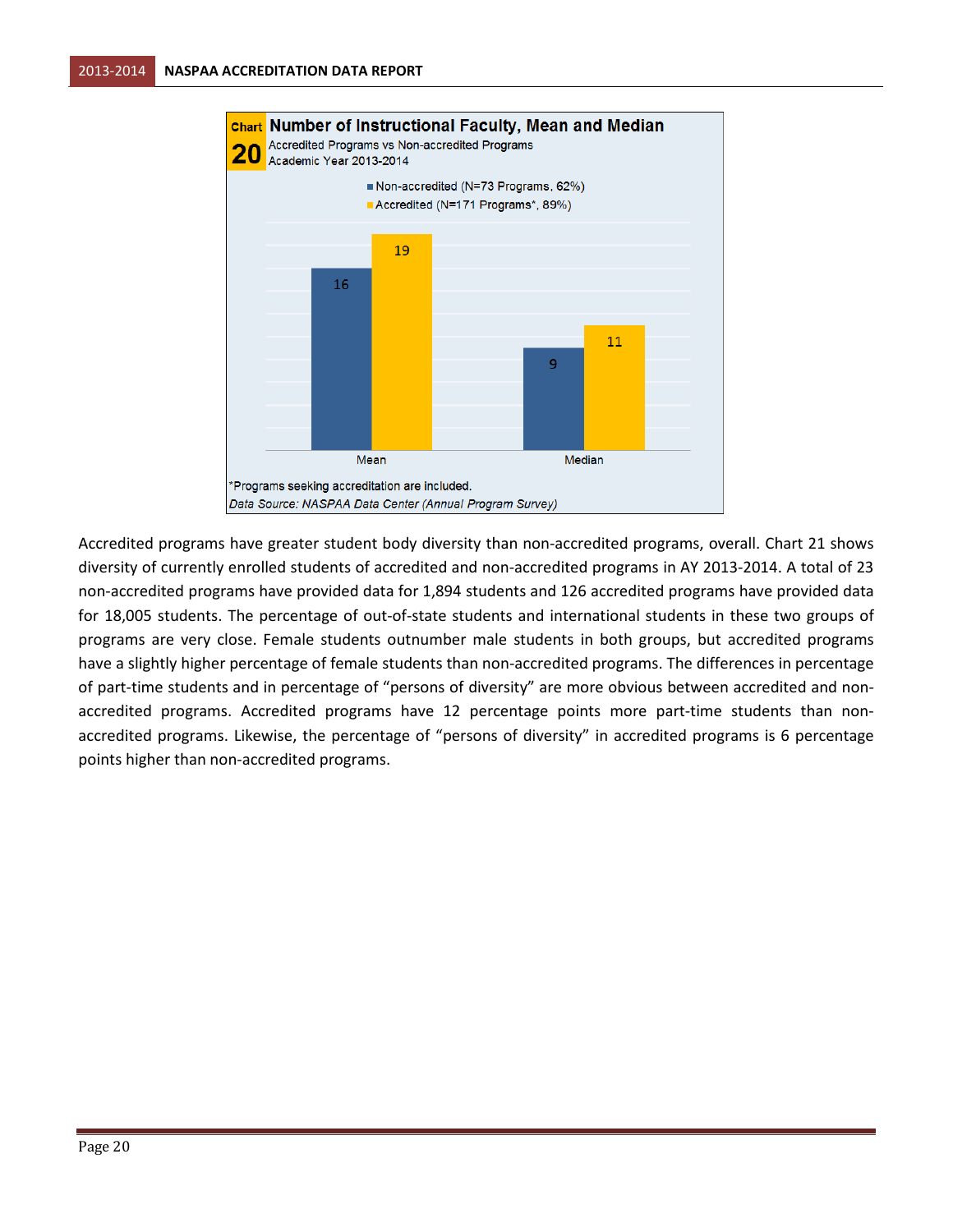



Accredited programs award fewer degrees than non-accredited programs, on average. Chart 22 shows the number of degrees awarded by accredited and non-accredited programs in AY 2013-2014. A total number of 34 non-accredited programs and 151 accredited programs have provided data on degrees awarded. On average, non-accredited programs awarded 8 more degrees than accredited programs in AY 2013-2014. The median number of degrees awarded by non-accredited programs is also much higher, 49 degrees, compared to 34 by accredited programs. For both groups, the means are smaller than medians, indicating that in both groups there are programs that award a very small number of degrees, and thus bias the averages.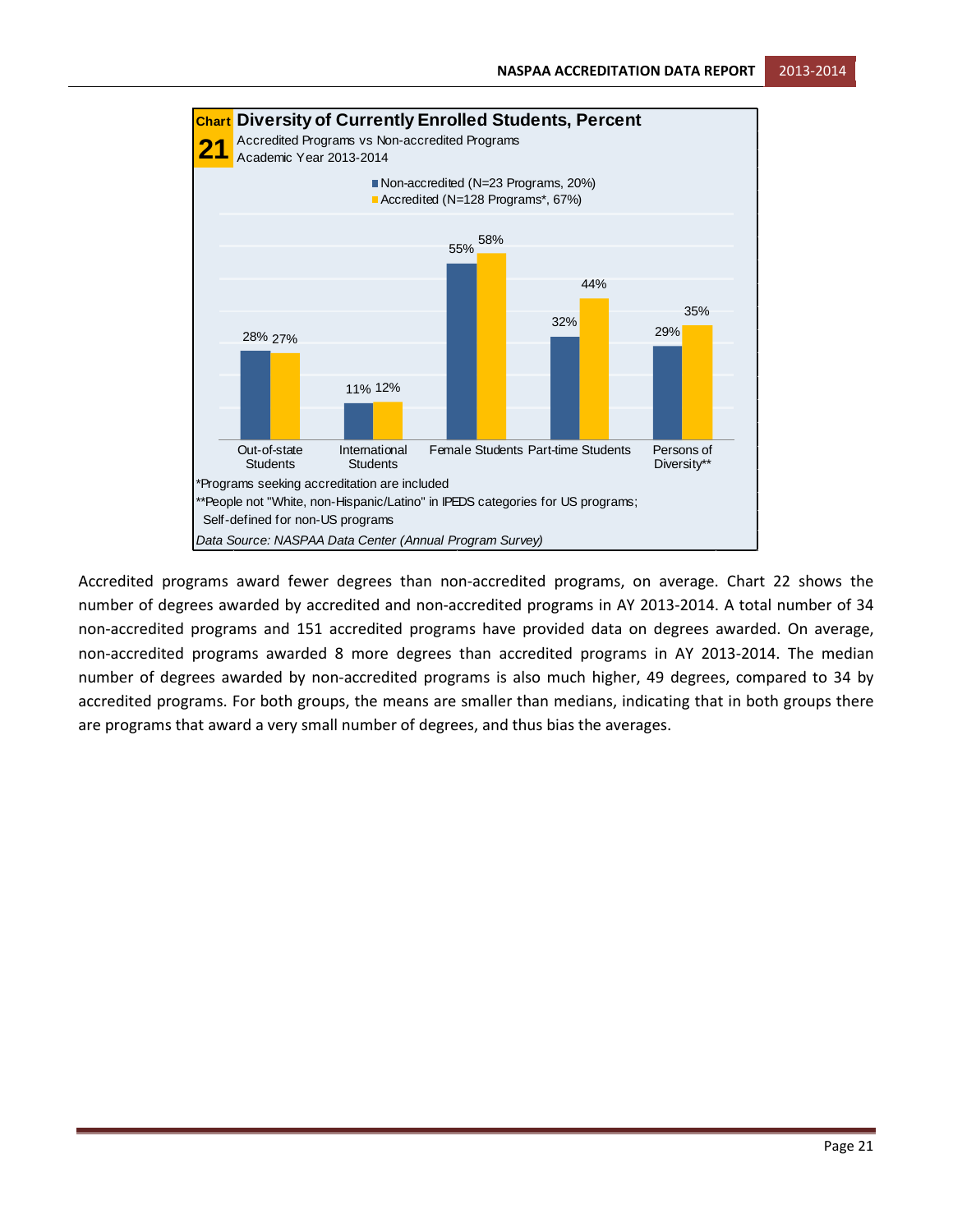

A higher percentage of graduates from accredited programs are employed in government compared to those from non-accredited programs. Chart 23 shows the percentage of graduates employed in different sectors of 190 accredited programs and 17 non-accredited programs that have provided data. Accredited programs place a higher portion of graduates in government than non-accredited programs, especially in regional government and local government. On the contrary, non-accredited programs place a higher percentage of graduates in the nonprofit and private sectors. The unemployment rates of these two groups of programs are close, and both groups need to improve their employment data collection effort as they both have a high percentage of graduates with employment status unknown.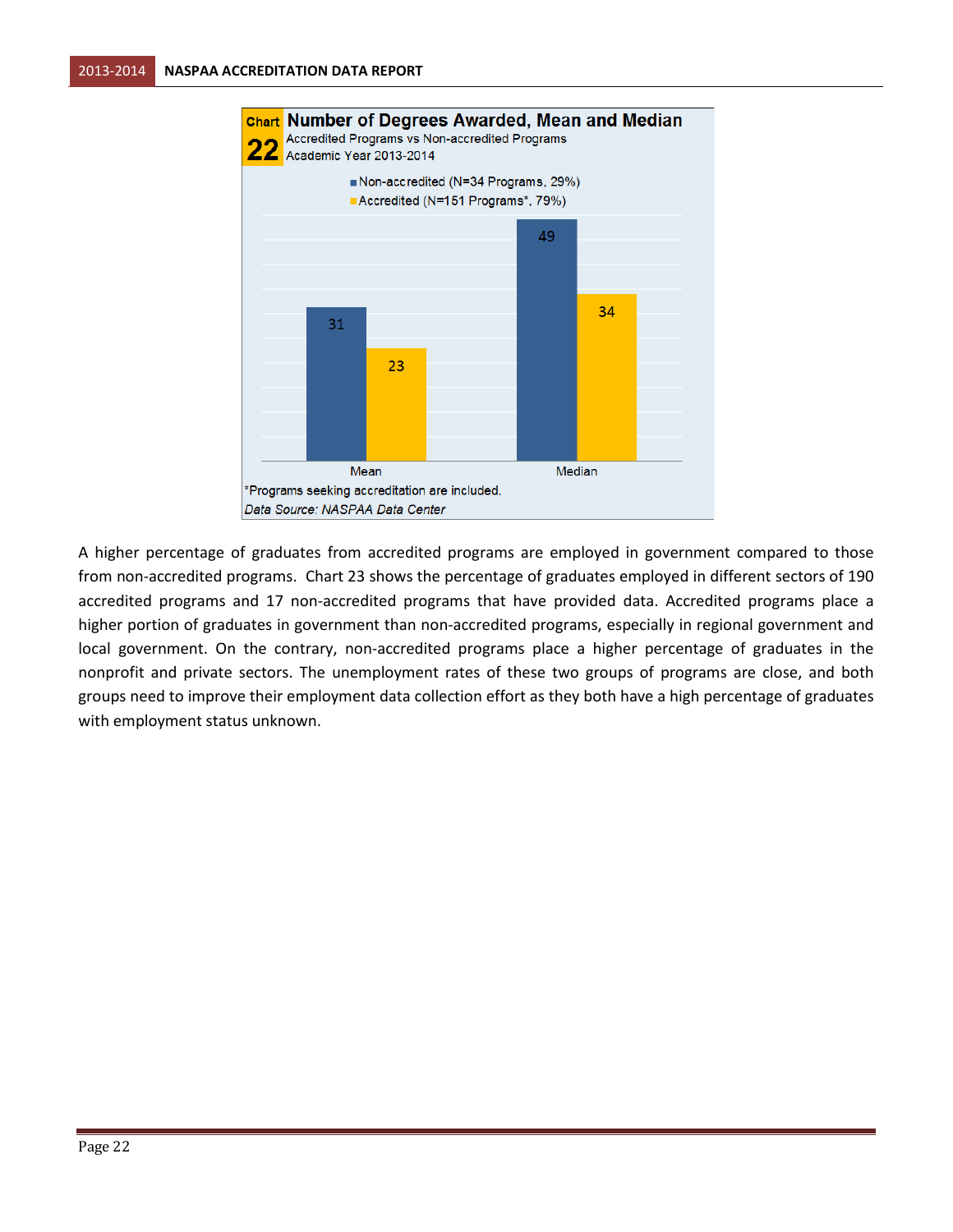

#### <span id="page-23-0"></span>**Conclusion**

The purpose of the NASPAA Annual Accreditation Data Report is to communicate the current state of public service education, as well as to allow accredited programs to benchmark their own performance in the field. The state of public service education is promising in AY 2013-2014. Accredited programs are able to recruit students who share their stated missions, to have adequete resources and sufficient support to graduate these students, and to place them in careers to realize and advance the values of public service.

As an increasing number of programs commit to the global standard of public service education by seeking NASPAA Accreditation and the level of data collected increases, trend discussions become more valuable. This report discusses the trends in accredied programs' performance from AY 2010-2011 to AY 2013-2014. The trends show that accredited programs remain able to recruit students from a sufficient applicant pool with admission criteria appropriate for their stated missions, and that students in accredited programs are consistently taught by an adequate faculty nuclues. The trends also show that accredited programs have been placing a lower percentage of graduates in government and a higher percentage of graduates in private sector. More employment data are needed to gain a fuller picture of graduates from accredited programs.

Finally, this report finds that accredited programs employ more instructional faculty, have higher student body diversity, award fewer degrees, and place more gradautes in government than non-accredited programs in AY 2013-2014.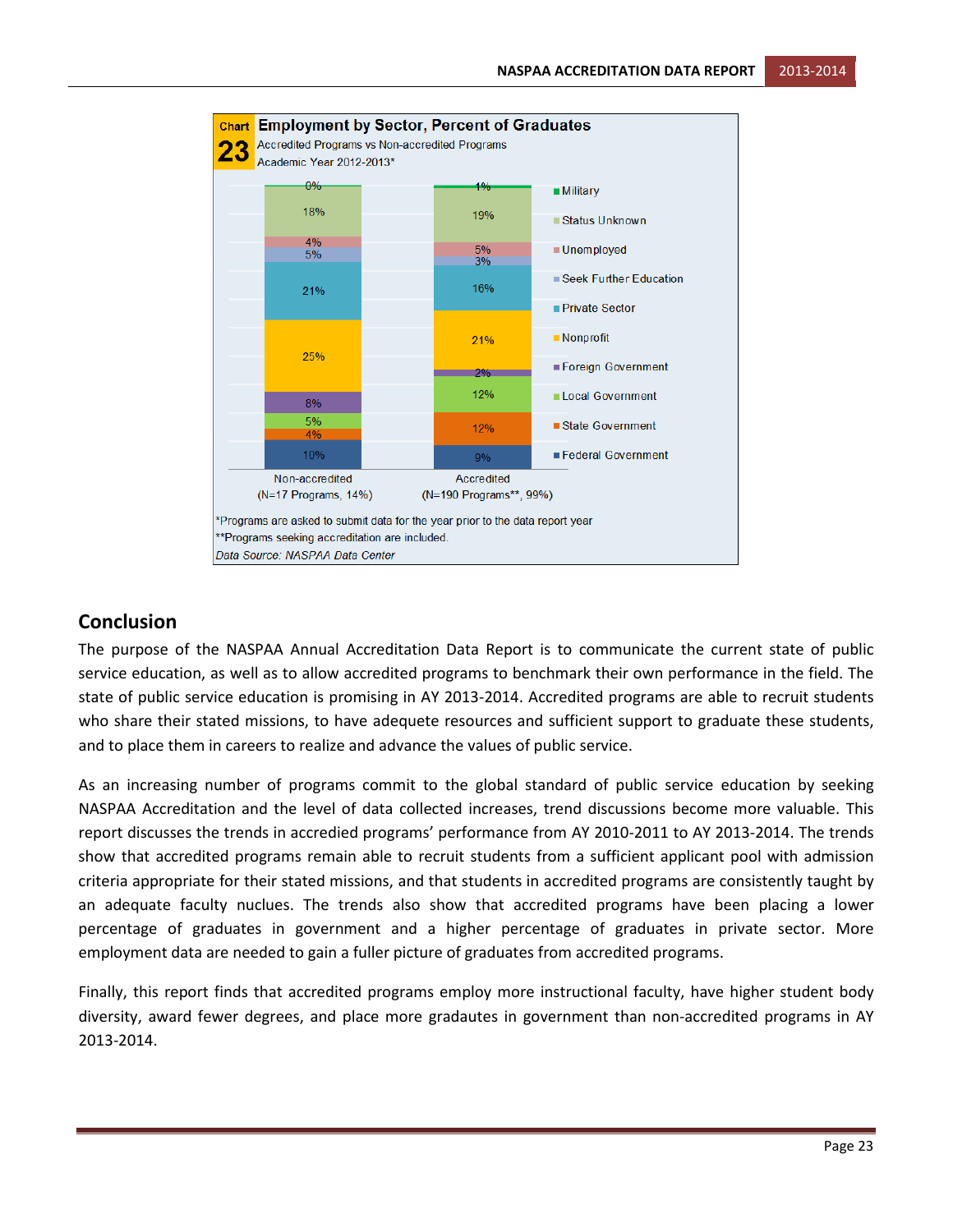| <b>Table C:</b>                                                                     | Takeaways of NASPAA Annual Accreditation Data Report 2013-<br>2014                                                                                                                                                                 |                         |  |  |
|-------------------------------------------------------------------------------------|------------------------------------------------------------------------------------------------------------------------------------------------------------------------------------------------------------------------------------|-------------------------|--|--|
| A Snapshot of Accredited Programs in AY 2013-2014                                   |                                                                                                                                                                                                                                    |                         |  |  |
|                                                                                     | Nearly half of accredited programs reported 6-10 nucleus faculty members                                                                                                                                                           |                         |  |  |
| Faculty                                                                             | Most accredited programs ensured at least 50% of courses are taught by full-time faculty                                                                                                                                           |                         |  |  |
| Student                                                                             | The overall admission rate of accredited programs was 66% and the overall enrollment rate<br>was 61%                                                                                                                               |                         |  |  |
|                                                                                     | 35% of currently enrolled students in accredited programs are "persons of diversity"                                                                                                                                               |                         |  |  |
|                                                                                     | 57% of students in ARY-5 cohort graduated within 100% program time defined by programs<br>themselves                                                                                                                               |                         |  |  |
|                                                                                     | 45% of accredited programs awarded fewer than 30 degrees                                                                                                                                                                           |                         |  |  |
| Graduate                                                                            | 35% of graduates from accredited programs were employed in government and 21% in<br>nonprofit sector                                                                                                                               |                         |  |  |
|                                                                                     | Over half of accredited programs reported unemployment rate lower than 1%                                                                                                                                                          |                         |  |  |
|                                                                                     | Programs that do not require an internship show a higher average unemployment rate than<br>programs that require internship (regardless of population of students served or professional<br>experience requirements of applicants) |                         |  |  |
| Monitoring                                                                          | Standard 1.3 (Program Evaluation), Standard 3.2 (Faculty Diversity) and Standard 5.1<br>(Universal Required Competencies) were the most commonly monitored standards                                                               |                         |  |  |
| Trends from AY 2010-2011 to AY 2013-2014                                            |                                                                                                                                                                                                                                    |                         |  |  |
| Average number of nucleus faculty                                                   |                                                                                                                                                                                                                                    | at about 13 per program |  |  |
| Percentage of all courses taught by full-time<br>faculty                            | remains                                                                                                                                                                                                                            | at about 83%            |  |  |
| Percentage of required courses taught by<br>full-time faculty                       |                                                                                                                                                                                                                                    | at about 75%            |  |  |
| Overall admission rate                                                              |                                                                                                                                                                                                                                    | at about 65%            |  |  |
| Overall enrollment rate                                                             |                                                                                                                                                                                                                                    | at about 60%            |  |  |
| Employment in nonprofit sector                                                      |                                                                                                                                                                                                                                    | at about 25%            |  |  |
| Employment in government                                                            | decreases                                                                                                                                                                                                                          |                         |  |  |
| Employment in the private sector                                                    | increases                                                                                                                                                                                                                          |                         |  |  |
| Annual reviews conducted by COPRA improve overall compliance of accredited programs |                                                                                                                                                                                                                                    |                         |  |  |
| Accredited Programs vs Non-accredited Programs in AY 2013-2014                      |                                                                                                                                                                                                                                    |                         |  |  |
| Accredited programs, compared to non-accredited programs:                           |                                                                                                                                                                                                                                    |                         |  |  |
| - had more instructional faculty                                                    |                                                                                                                                                                                                                                    |                         |  |  |
| - had a more diverse student body                                                   |                                                                                                                                                                                                                                    |                         |  |  |
| - placed a higher percenage of graduates in government                              |                                                                                                                                                                                                                                    |                         |  |  |

 $\sim$ 

- awarded fewer degress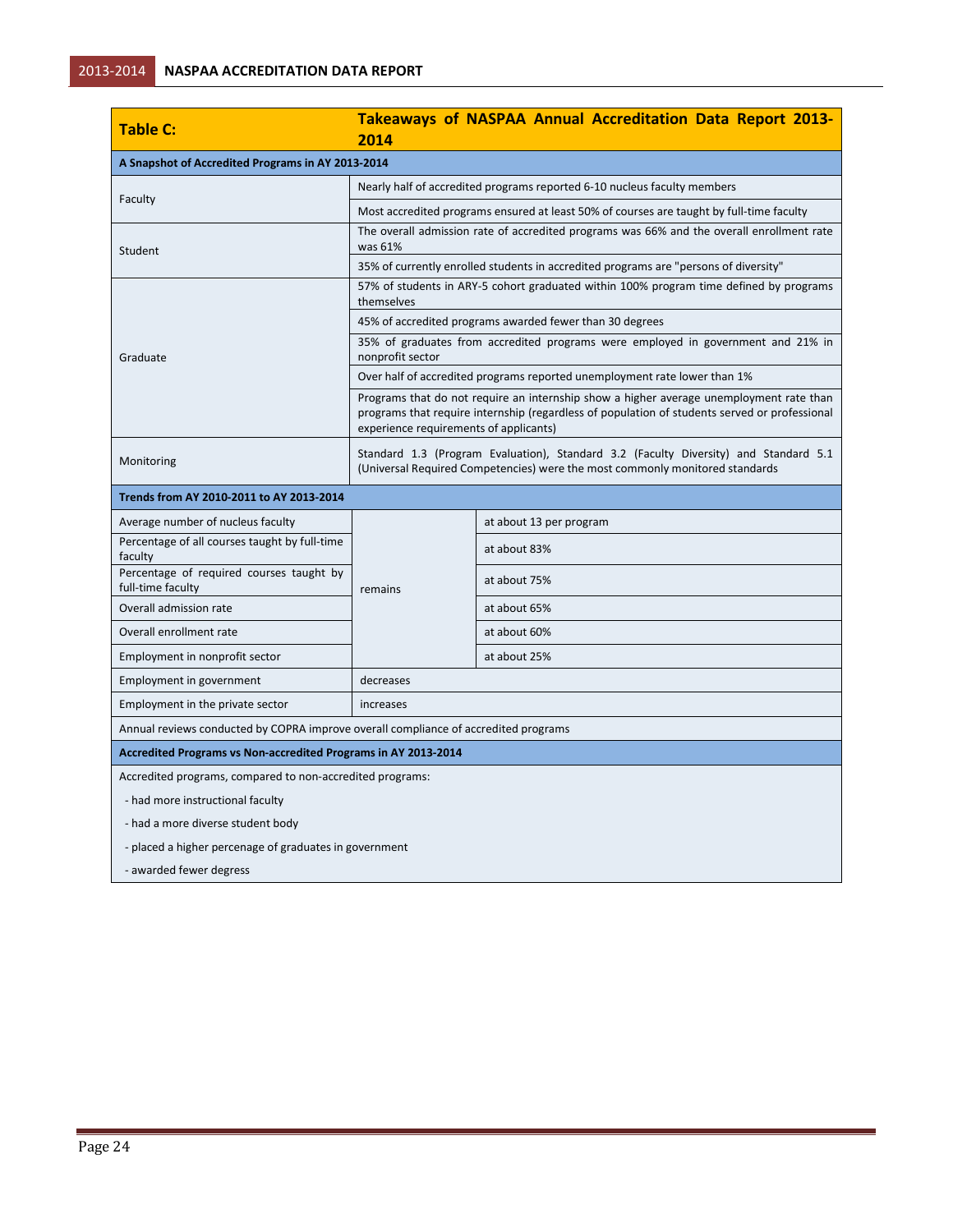#### <span id="page-25-0"></span>**Works Cited**

- Hering, B. B. (2010, April 14). *Why are internships so important?* Retrieved June 16, 2015, from CNN: http://www.cnn.com/2010/LIVING/worklife/04/14/cb.why.internships.important/
- Institute of Education Sciences. (n.d.). *Collecting Race and Ethnicity Data from Students and Staff Using the New Categories*. Retrieved June 16, 2015, from Integrated Postsecondary Education Data System: https://nces.ed.gov/ipeds/reic/collecting\_re.asp
- NASPAA. (2009, October 16). *Accreditation Standards for Master's Degree Programs.* Retrieved June 16, 2015, from NASPAA Accreditation: https://naspaaaccreditation.files.wordpress.com/2014/09/naspaastandards.pdf
- NASPAA. (2014, May 21). *Self Study Instructions.* Retrieved June 16, 2015, from NASPAA Accreditation: https://naspaaaccreditation.files.wordpress.com/2014/05/ssi-instructions-2014-update-final.pdf
- Smith, J. (2012, December 06). *Internships May Be The Easiest Way To A Job In 2013*. Retrieved June 16, 2015, from Forbes: http://www.forbes.com/sites/jacquelynsmith/2012/12/06/internships-may-be-the-easiestway-to-a-job-in-2013/
- United States Census Bureau. (n.d.). *Government Employment & Payroll.* Retrieved June 16, 2015, from United States Census Bureau: https://www.census.gov/govs/apes/historical\_data.html